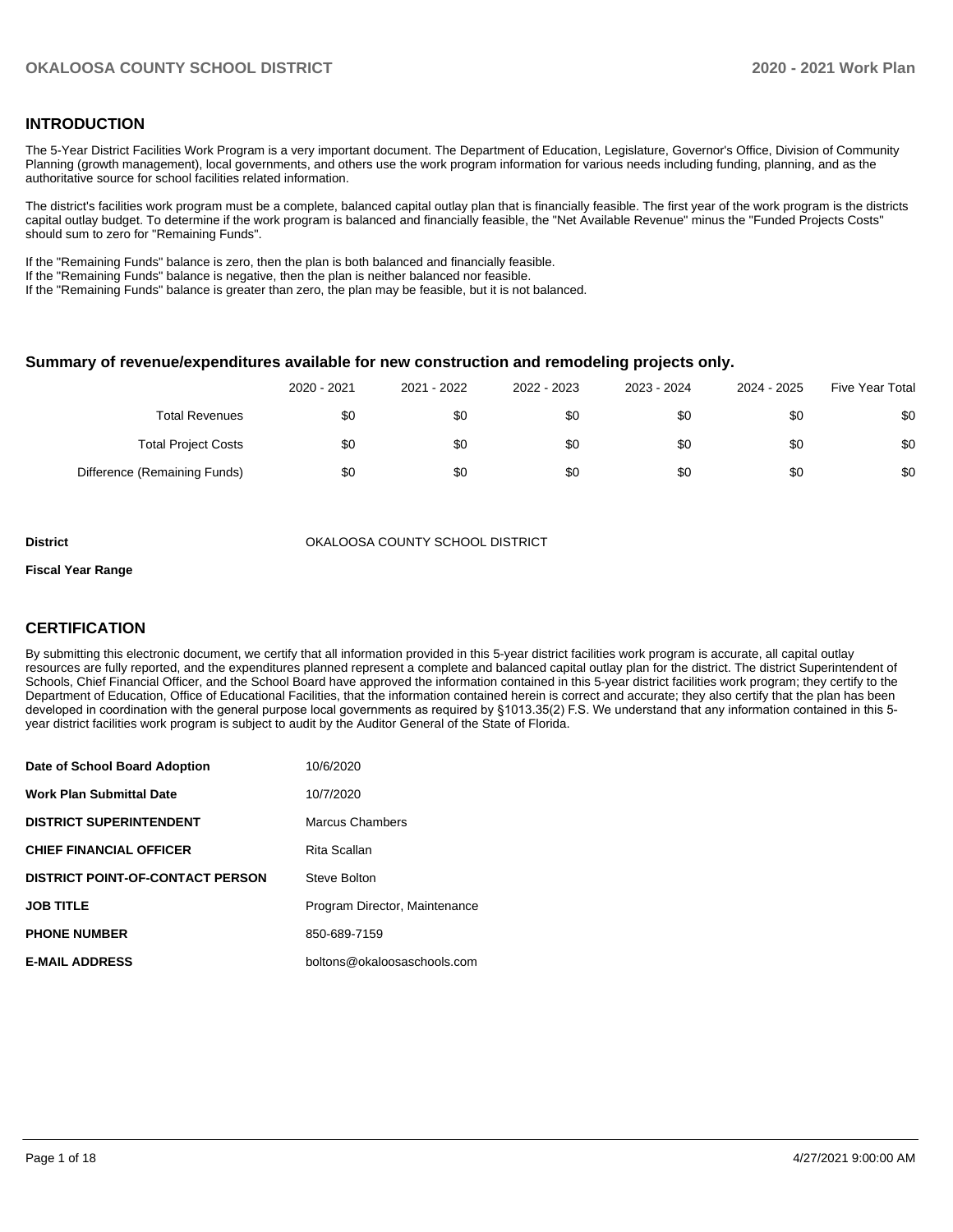# **Expenditures**

# **Expenditure for Maintenance, Repair and Renovation from 1.50-Mills and PECO**

Annually, prior to the adoption of the district school budget, each school board must prepare a tentative district facilities work program that includes a schedule of major repair and renovation projects necessary to maintain the educational and ancillary facilities of the district.

|                                                                                                                                                                                                                                                                                                                                                                                                                                                                                                                                                                                                                                                                                                                                                                                                                                                                                                                                                                                                                                                                                                                                                         | Item                                                                                                                                                                                                                                                                                                                                                                                                                                                                                                                                                                                                                                                                                                                                                                                                                                                                                                                                                                                                                                                                                                                                      | 2020 - 2021<br><b>Actual Budget</b> | 2021 - 2022<br>Projected | 2022 - 2023<br>Projected | 2023 - 2024<br>Projected | 2024 - 2025<br>Projected | <b>Total</b> |  |  |  |  |
|---------------------------------------------------------------------------------------------------------------------------------------------------------------------------------------------------------------------------------------------------------------------------------------------------------------------------------------------------------------------------------------------------------------------------------------------------------------------------------------------------------------------------------------------------------------------------------------------------------------------------------------------------------------------------------------------------------------------------------------------------------------------------------------------------------------------------------------------------------------------------------------------------------------------------------------------------------------------------------------------------------------------------------------------------------------------------------------------------------------------------------------------------------|-------------------------------------------------------------------------------------------------------------------------------------------------------------------------------------------------------------------------------------------------------------------------------------------------------------------------------------------------------------------------------------------------------------------------------------------------------------------------------------------------------------------------------------------------------------------------------------------------------------------------------------------------------------------------------------------------------------------------------------------------------------------------------------------------------------------------------------------------------------------------------------------------------------------------------------------------------------------------------------------------------------------------------------------------------------------------------------------------------------------------------------------|-------------------------------------|--------------------------|--------------------------|--------------------------|--------------------------|--------------|--|--|--|--|
| <b>HVAC</b>                                                                                                                                                                                                                                                                                                                                                                                                                                                                                                                                                                                                                                                                                                                                                                                                                                                                                                                                                                                                                                                                                                                                             |                                                                                                                                                                                                                                                                                                                                                                                                                                                                                                                                                                                                                                                                                                                                                                                                                                                                                                                                                                                                                                                                                                                                           | \$1,228,304                         | \$175,000                | \$0                      | \$75,000                 | \$2,000,000              | \$3,478,304  |  |  |  |  |
| ADDIE R LEWIS SCHOOL. ADMINISTRATIVE OFFICES. ANNETTE P EDWINS ELEMENTARY. ANTIOCH ELEMENTARY. BAKER SCHOOL<br>Locations:<br>BLUEWATER ELEMENTARY, BOB SIKES ELEMENTARY, C W RUCKEL MIDDLE, CARVER HILL ADMINISTRATIVE CENTER,<br>CHOCTAWHATCHEE SENIOR HIGH, CHOICE HIGH SCHOOL AND TECHNICAL CENTER, CLIFFORD MEIGS MIDDLE, CRESTVIEW BUS<br>SHOP, CRESTVIEW SENIOR HIGH, CRESTVIEW VOCATIONAL-TECHNICAL CENTER, DAVIDSON MIDDLE, DESTIN ELEMENTARY,<br>DESTIN MIDDLE, DISTRICT EDUCATIONAL CENTER, EGLIN ELEMENTARY, ELLIOTT POINT ELEMENTARY, FLOROSA ELEMENTARY,<br>FORT WALTON BEACH BUS SHOP, FORT WALTON BEACH SENIOR HIGH, HEAVY EQUIPMENT SHOP, JAMES E PLEW ELEMENTARY,<br>KENWOOD ELEMENTARY, LANCE C RICHBOURG SCHOOL, LAUREL HILL SCHOOL, LONGWOOD ELEMENTARY, LULA J EDGE<br>ELEMENTARY, MARY ESTHER ELEMENTARY, MAX BRUNER MIDDLE, NICEVILLE SENIOR HIGH, NORTHWOOD ELEMENTARY,<br>RIVERSIDE ELEMENTARY SCHOOL. SHALIMAR ELEMENTARY. SHOAL RIVER MIDDLE SCHOOL. SILVER SANDS SCHOOL FOR<br>EXCEPTIONAL STUDENTS, SOUTHSIDE CENTER, VALPARAISO MULTIPURPOSE EDUCATION COMPLEX, W C PRYOR MIDDLE,<br>WALKER ELEMENTARY, WRIGHT ELEMENTARY |                                                                                                                                                                                                                                                                                                                                                                                                                                                                                                                                                                                                                                                                                                                                                                                                                                                                                                                                                                                                                                                                                                                                           |                                     |                          |                          |                          |                          |              |  |  |  |  |
| Flooring                                                                                                                                                                                                                                                                                                                                                                                                                                                                                                                                                                                                                                                                                                                                                                                                                                                                                                                                                                                                                                                                                                                                                |                                                                                                                                                                                                                                                                                                                                                                                                                                                                                                                                                                                                                                                                                                                                                                                                                                                                                                                                                                                                                                                                                                                                           | \$0                                 | \$0                      | \$0                      | \$0                      | \$0                      | \$0          |  |  |  |  |
| Locations:                                                                                                                                                                                                                                                                                                                                                                                                                                                                                                                                                                                                                                                                                                                                                                                                                                                                                                                                                                                                                                                                                                                                              | No Locations for this expenditure.                                                                                                                                                                                                                                                                                                                                                                                                                                                                                                                                                                                                                                                                                                                                                                                                                                                                                                                                                                                                                                                                                                        |                                     |                          |                          |                          |                          |              |  |  |  |  |
| Roofing                                                                                                                                                                                                                                                                                                                                                                                                                                                                                                                                                                                                                                                                                                                                                                                                                                                                                                                                                                                                                                                                                                                                                 |                                                                                                                                                                                                                                                                                                                                                                                                                                                                                                                                                                                                                                                                                                                                                                                                                                                                                                                                                                                                                                                                                                                                           | \$1,041,988                         | \$356,495                | \$356,495                | \$446,495                | \$2,000,000              | \$4,201,473  |  |  |  |  |
| Locations:                                                                                                                                                                                                                                                                                                                                                                                                                                                                                                                                                                                                                                                                                                                                                                                                                                                                                                                                                                                                                                                                                                                                              | ADDIE R LEWIS SCHOOL, ADMINISTRATIVE OFFICES, ANNETTE P EDWINS ELEMENTARY, ANTIOCH ELEMENTARY, BAKER SCHOOL<br>BLUEWATER ELEMENTARY, BOB SIKES ELEMENTARY, C W RUCKEL MIDDLE, CARVER HILL ADMINISTRATIVE CENTER,<br>CHOCTAWHATCHEE SENIOR HIGH, CHOICE HIGH SCHOOL AND TECHNICAL CENTER, CLIFFORD MEIGS MIDDLE, CRESTVIEW BUS<br>SHOP, CRESTVIEW SENIOR HIGH, CRESTVIEW VOCATIONAL-TECHNICAL CENTER, DAVIDSON MIDDLE, DESTIN ELEMENTARY,<br>DESTIN MIDDLE, DISTRICT EDUCATIONAL CENTER, EGLIN ELEMENTARY, ELLIOTT POINT ELEMENTARY, FLOROSA ELEMENTARY,<br>FORT WALTON BEACH BUS SHOP. FORT WALTON BEACH SENIOR HIGH. HEAVY EQUIPMENT SHOP. JAMES E PLEW ELEMENTARY.<br>KENWOOD ELEMENTARY, LANCE C RICHBOURG SCHOOL, LAUREL HILL SCHOOL, LONGWOOD ELEMENTARY, LULA J EDGE<br>ELEMENTARY, MARY ESTHER ELEMENTARY, MAX BRUNER MIDDLE, NICEVILLE SENIOR HIGH, NORTHWOOD ELEMENTARY,<br>RIVERSIDE ELEMENTARY SCHOOL, SHALIMAR ELEMENTARY, SHOAL RIVER MIDDLE SCHOOL, SILVER SANDS SCHOOL FOR<br>EXCEPTIONAL STUDENTS, SOUTHSIDE CENTER, VALPARAISO MULTIPURPOSE EDUCATION COMPLEX, W C PRYOR MIDDLE,<br>WALKER ELEMENTARY, WRIGHT ELEMENTARY |                                     |                          |                          |                          |                          |              |  |  |  |  |
| Safety to Life                                                                                                                                                                                                                                                                                                                                                                                                                                                                                                                                                                                                                                                                                                                                                                                                                                                                                                                                                                                                                                                                                                                                          |                                                                                                                                                                                                                                                                                                                                                                                                                                                                                                                                                                                                                                                                                                                                                                                                                                                                                                                                                                                                                                                                                                                                           | \$425,000                           | \$50,000                 | \$50,000                 | \$60,000                 | \$100,000                | \$685,000    |  |  |  |  |
| Locations:                                                                                                                                                                                                                                                                                                                                                                                                                                                                                                                                                                                                                                                                                                                                                                                                                                                                                                                                                                                                                                                                                                                                              | ADDIE R LEWIS SCHOOL, ADMINISTRATIVE OFFICES, ANNETTE P EDWINS ELEMENTARY, ANTIOCH ELEMENTARY, BAKER SCHOOL<br>BLUEWATER ELEMENTARY, BOB SIKES ELEMENTARY, C W RUCKEL MIDDLE, CARVER HILL ADMINISTRATIVE CENTER,<br>CHOCTAWHATCHEE SENIOR HIGH, CHOICE HIGH SCHOOL AND TECHNICAL CENTER, CLIFFORD MEIGS MIDDLE, CRESTVIEW BUS<br>SHOP, CRESTVIEW SENIOR HIGH, CRESTVIEW VOCATIONAL-TECHNICAL CENTER, DAVIDSON MIDDLE, DESTIN ELEMENTARY,<br>DESTIN MIDDLE, DISTRICT EDUCATIONAL CENTER, EGLIN ELEMENTARY, ELLIOTT POINT ELEMENTARY, FLOROSA ELEMENTARY,<br>FORT WALTON BEACH BUS SHOP, FORT WALTON BEACH SENIOR HIGH, HEAVY EQUIPMENT SHOP, JAMES E PLEW ELEMENTARY,<br>KENWOOD ELEMENTARY, LANCE C RICHBOURG SCHOOL, LAUREL HILL SCHOOL, LONGWOOD ELEMENTARY, LULA J EDGE<br>ELEMENTARY, MARY ESTHER ELEMENTARY, MAX BRUNER MIDDLE, NICEVILLE SENIOR HIGH, NORTHWOOD ELEMENTARY,<br>RIVERSIDE ELEMENTARY SCHOOL, SHALIMAR ELEMENTARY, SHOAL RIVER MIDDLE SCHOOL, SILVER SANDS SCHOOL FOR<br>EXCEPTIONAL STUDENTS, SOUTHSIDE CENTER, VALPARAISO MULTIPURPOSE EDUCATION COMPLEX, W C PRYOR MIDDLE,<br>WALKER ELEMENTARY, WRIGHT ELEMENTARY |                                     |                          |                          |                          |                          |              |  |  |  |  |
| Fencing                                                                                                                                                                                                                                                                                                                                                                                                                                                                                                                                                                                                                                                                                                                                                                                                                                                                                                                                                                                                                                                                                                                                                 |                                                                                                                                                                                                                                                                                                                                                                                                                                                                                                                                                                                                                                                                                                                                                                                                                                                                                                                                                                                                                                                                                                                                           | \$0                                 | \$0                      | \$0                      | \$0                      | \$0                      | \$0          |  |  |  |  |
|                                                                                                                                                                                                                                                                                                                                                                                                                                                                                                                                                                                                                                                                                                                                                                                                                                                                                                                                                                                                                                                                                                                                                         | Locations: No Locations for this expenditure.                                                                                                                                                                                                                                                                                                                                                                                                                                                                                                                                                                                                                                                                                                                                                                                                                                                                                                                                                                                                                                                                                             |                                     |                          |                          |                          |                          |              |  |  |  |  |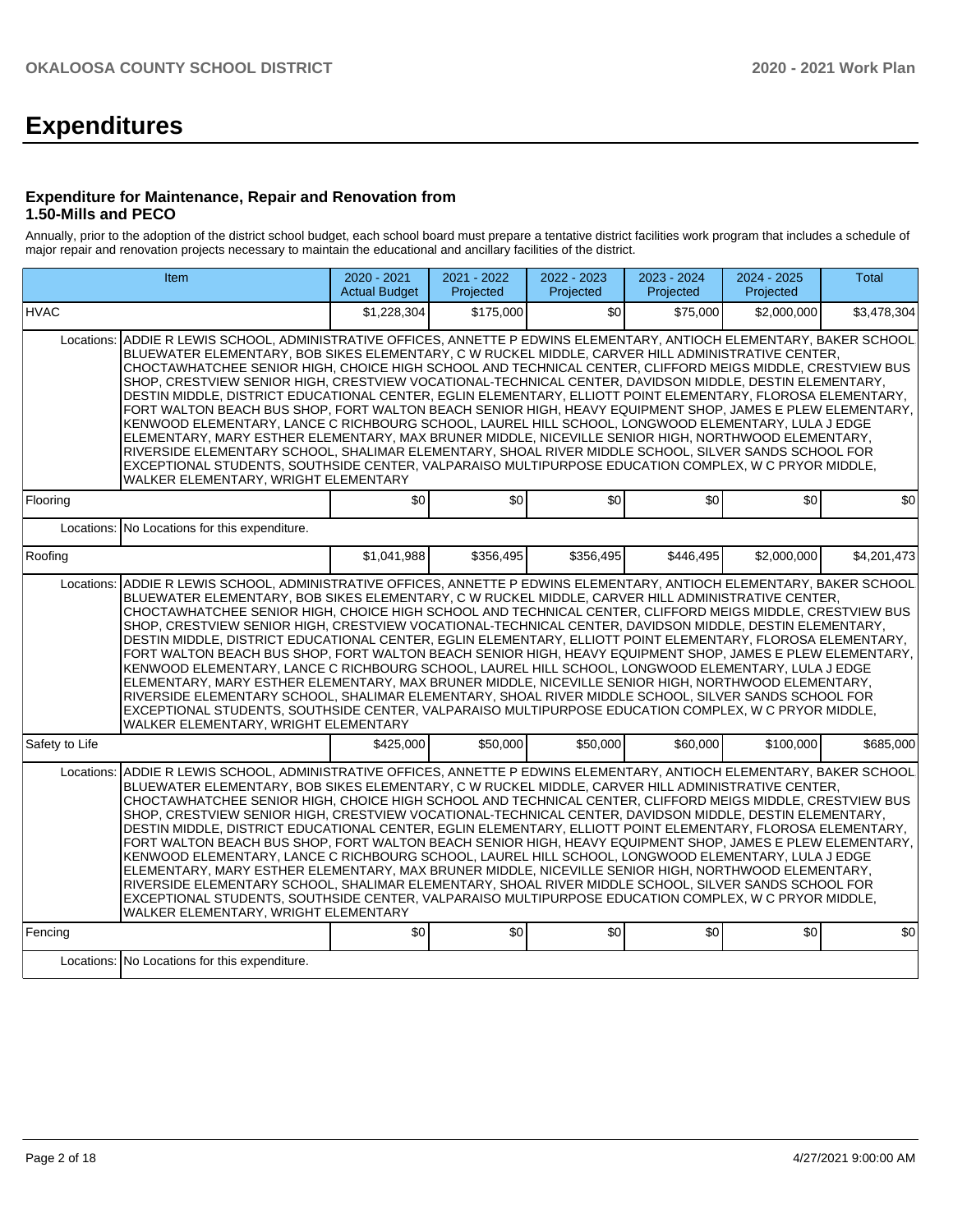| Parking                          |                                                                                                                                                                                                                                                                                                                                                                                                                                                                                                                                                                                                                                                                                                                                                                                                                                                                                                                                                                                                                                                                                                                                           | \$125,000   | \$50,000    | \$50,000     | \$50,000     | \$50,000     | \$325,000    |
|----------------------------------|-------------------------------------------------------------------------------------------------------------------------------------------------------------------------------------------------------------------------------------------------------------------------------------------------------------------------------------------------------------------------------------------------------------------------------------------------------------------------------------------------------------------------------------------------------------------------------------------------------------------------------------------------------------------------------------------------------------------------------------------------------------------------------------------------------------------------------------------------------------------------------------------------------------------------------------------------------------------------------------------------------------------------------------------------------------------------------------------------------------------------------------------|-------------|-------------|--------------|--------------|--------------|--------------|
| Locations:                       | ADDIE R LEWIS SCHOOL, ADMINISTRATIVE OFFICES, ANNETTE P EDWINS ELEMENTARY, ANTIOCH ELEMENTARY, BAKER SCHOOL<br>BLUEWATER ELEMENTARY, BOB SIKES ELEMENTARY, C W RUCKEL MIDDLE, CARVER HILL ADMINISTRATIVE CENTER,<br>CHOCTAWHATCHEE SENIOR HIGH, CHOICE HIGH SCHOOL AND TECHNICAL CENTER, CLIFFORD MEIGS MIDDLE, CRESTVIEW BUS<br>SHOP, CRESTVIEW SENIOR HIGH, CRESTVIEW VOCATIONAL-TECHNICAL CENTER, DAVIDSON MIDDLE, DESTIN ELEMENTARY,<br>DESTIN MIDDLE, DISTRICT EDUCATIONAL CENTER, EGLIN ELEMENTARY, ELLIOTT POINT ELEMENTARY, FLOROSA ELEMENTARY,<br>FORT WALTON BEACH BUS SHOP, FORT WALTON BEACH SENIOR HIGH, HEAVY EQUIPMENT SHOP, JAMES E PLEW ELEMENTARY,<br>KENWOOD ELEMENTARY. LANCE C RICHBOURG SCHOOL. LAUREL HILL SCHOOL. LONGWOOD ELEMENTARY. LULA J EDGE<br>ELEMENTARY, MARY ESTHER ELEMENTARY, MAX BRUNER MIDDLE, NICEVILLE SENIOR HIGH, NORTHWOOD ELEMENTARY,<br>RIVERSIDE ELEMENTARY SCHOOL, SHALIMAR ELEMENTARY, SHOAL RIVER MIDDLE SCHOOL, SILVER SANDS SCHOOL FOR<br>EXCEPTIONAL STUDENTS, SOUTHSIDE CENTER, VALPARAISO MULTIPURPOSE EDUCATION COMPLEX, W C PRYOR MIDDLE,<br>WALKER ELEMENTARY, WRIGHT ELEMENTARY |             |             |              |              |              |              |
| Electrical                       |                                                                                                                                                                                                                                                                                                                                                                                                                                                                                                                                                                                                                                                                                                                                                                                                                                                                                                                                                                                                                                                                                                                                           | \$0         | \$0         | \$0          | \$0          | \$0          | \$0          |
|                                  | Locations: No Locations for this expenditure.                                                                                                                                                                                                                                                                                                                                                                                                                                                                                                                                                                                                                                                                                                                                                                                                                                                                                                                                                                                                                                                                                             |             |             |              |              |              |              |
| Fire Alarm                       |                                                                                                                                                                                                                                                                                                                                                                                                                                                                                                                                                                                                                                                                                                                                                                                                                                                                                                                                                                                                                                                                                                                                           | \$0         | \$0         | \$0          | \$0          | \$0          | \$0          |
|                                  | Locations: No Locations for this expenditure.                                                                                                                                                                                                                                                                                                                                                                                                                                                                                                                                                                                                                                                                                                                                                                                                                                                                                                                                                                                                                                                                                             |             |             |              |              |              |              |
| Telephone/Intercom System        |                                                                                                                                                                                                                                                                                                                                                                                                                                                                                                                                                                                                                                                                                                                                                                                                                                                                                                                                                                                                                                                                                                                                           | \$0         | \$0         | \$0          | \$0          | \$0          | \$0          |
|                                  | Locations: No Locations for this expenditure.                                                                                                                                                                                                                                                                                                                                                                                                                                                                                                                                                                                                                                                                                                                                                                                                                                                                                                                                                                                                                                                                                             |             |             |              |              |              |              |
| <b>Closed Circuit Television</b> |                                                                                                                                                                                                                                                                                                                                                                                                                                                                                                                                                                                                                                                                                                                                                                                                                                                                                                                                                                                                                                                                                                                                           | \$0         | \$0         | \$0          | \$0          | \$0          | \$0          |
|                                  | Locations: No Locations for this expenditure.                                                                                                                                                                                                                                                                                                                                                                                                                                                                                                                                                                                                                                                                                                                                                                                                                                                                                                                                                                                                                                                                                             |             |             |              |              |              |              |
| Paint                            |                                                                                                                                                                                                                                                                                                                                                                                                                                                                                                                                                                                                                                                                                                                                                                                                                                                                                                                                                                                                                                                                                                                                           | \$0         | \$0         | \$0          | \$0          | \$0          | \$0          |
|                                  | Locations: No Locations for this expenditure.                                                                                                                                                                                                                                                                                                                                                                                                                                                                                                                                                                                                                                                                                                                                                                                                                                                                                                                                                                                                                                                                                             |             |             |              |              |              |              |
| Maintenance/Repair               |                                                                                                                                                                                                                                                                                                                                                                                                                                                                                                                                                                                                                                                                                                                                                                                                                                                                                                                                                                                                                                                                                                                                           | \$1,673,233 | \$6,869,062 | \$12,999,949 | \$18,796,958 | \$15,249,455 | \$55,588,657 |
| Locations:                       | ADDIE R LEWIS SCHOOL, ADMINISTRATIVE OFFICES, ANNETTE P EDWINS ELEMENTARY, ANTIOCH ELEMENTARY, BAKER SCHOOL<br>BLUEWATER ELEMENTARY, BOB SIKES ELEMENTARY, C W RUCKEL MIDDLE, CARVER HILL ADMINISTRATIVE CENTER,<br>CHOCTAWHATCHEE SENIOR HIGH, CHOICE HIGH SCHOOL AND TECHNICAL CENTER, CLIFFORD MEIGS MIDDLE, CRESTVIEW BUS<br>SHOP, CRESTVIEW SENIOR HIGH, CRESTVIEW VOCATIONAL-TECHNICAL CENTER, DAVIDSON MIDDLE, DESTIN ELEMENTARY,<br>DESTIN MIDDLE. DISTRICT EDUCATIONAL CENTER. EGLIN ELEMENTARY. ELLIOTT POINT ELEMENTARY. FLOROSA ELEMENTARY.<br>FORT WALTON BEACH BUS SHOP, FORT WALTON BEACH SENIOR HIGH, HEAVY EQUIPMENT SHOP, JAMES E PLEW ELEMENTARY,<br>KENWOOD ELEMENTARY, LANCE C RICHBOURG SCHOOL, LAUREL HILL SCHOOL, LONGWOOD ELEMENTARY, LULA J EDGE<br>ELEMENTARY, MARY ESTHER ELEMENTARY, MAX BRUNER MIDDLE, NICEVILLE SENIOR HIGH, NORTHWOOD ELEMENTARY,<br>RIVERSIDE ELEMENTARY SCHOOL, SHALIMAR ELEMENTARY, SHOAL RIVER MIDDLE SCHOOL, SILVER SANDS SCHOOL FOR<br>EXCEPTIONAL STUDENTS, SOUTHSIDE CENTER, VALPARAISO MULTIPURPOSE EDUCATION COMPLEX, W C PRYOR MIDDLE,<br>WALKER ELEMENTARY, WRIGHT ELEMENTARY |             |             |              |              |              |              |
|                                  | Sub Total:                                                                                                                                                                                                                                                                                                                                                                                                                                                                                                                                                                                                                                                                                                                                                                                                                                                                                                                                                                                                                                                                                                                                | \$4,493,525 | \$7,500,557 | \$13,456,444 | \$19,428,453 | \$19,399,455 | \$64,278,434 |

| <b>IPECO Maintenance Expenditures</b> | m o<br>JU.  | ¢∩<br>ΦU    | \$0          | \$0          | \$0 <sub>1</sub> | \$0               |
|---------------------------------------|-------------|-------------|--------------|--------------|------------------|-------------------|
| 1.50 Mill Sub Total: I                | \$6,223,767 | \$9,423,589 | \$14,426,277 | \$20,398,286 | \$21,399,455     | \$71,871<br>1.374 |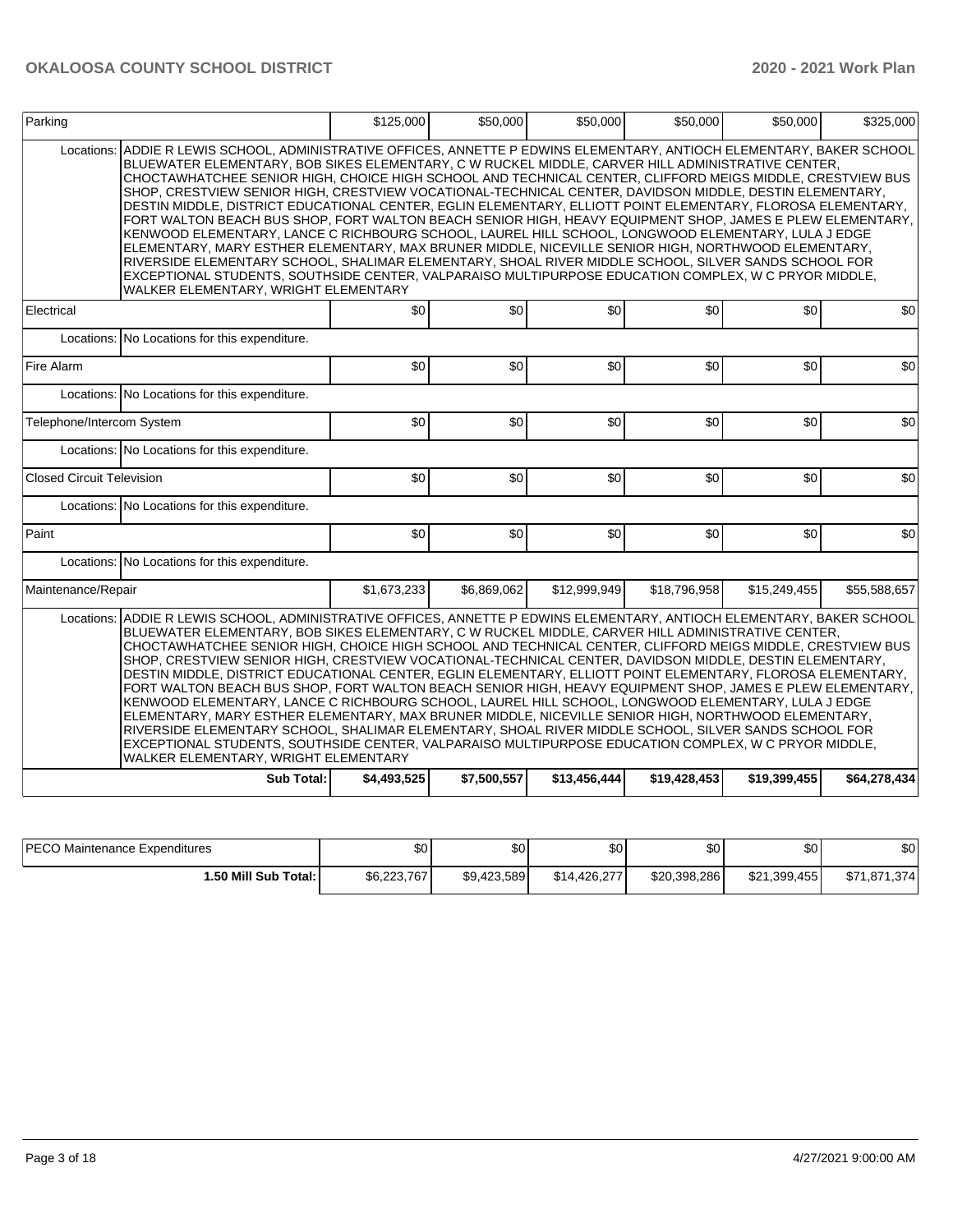| Other Items                                                                                                                                                                                                                                                                                                                                                                                                                                                                                                                                                                                                                                                                                                                                                                                                                                                                                                                                                                                                                                                                                                                                          | $2020 - 2021$<br><b>Actual Budget</b> | $2021 - 2022$<br>Projected | 2022 - 2023<br>Projected | $2023 - 2024$<br>Projected | $2024 - 2025$<br>Projected | Total        |  |  |
|------------------------------------------------------------------------------------------------------------------------------------------------------------------------------------------------------------------------------------------------------------------------------------------------------------------------------------------------------------------------------------------------------------------------------------------------------------------------------------------------------------------------------------------------------------------------------------------------------------------------------------------------------------------------------------------------------------------------------------------------------------------------------------------------------------------------------------------------------------------------------------------------------------------------------------------------------------------------------------------------------------------------------------------------------------------------------------------------------------------------------------------------------|---------------------------------------|----------------------------|--------------------------|----------------------------|----------------------------|--------------|--|--|
| Re Roof                                                                                                                                                                                                                                                                                                                                                                                                                                                                                                                                                                                                                                                                                                                                                                                                                                                                                                                                                                                                                                                                                                                                              | \$969,833                             | \$969,833                  | \$969,833                | \$969,833                  | \$2,000,000                | \$5,879,332  |  |  |
| Locations ADDIE R LEWIS SCHOOL, ADMINISTRATIVE OFFICES, ANNETTE P EDWINS ELEMENTARY, ANTIOCH ELEMENTARY, BAKER<br>SCHOOL, BLUEWATER ELEMENTARY, BOB SIKES ELEMENTARY, C W RUCKEL MIDDLE, CARVER HILL ADMINISTRATIVE CENTER,<br>CHOCTAWHATCHEE SENIOR HIGH, CHOICE HIGH SCHOOL AND TECHNICAL CENTER, CLIFFORD MEIGS MIDDLE, CRESTVIEW<br>BUS SHOP, CRESTVIEW SENIOR HIGH, CRESTVIEW VOCATIONAL-TECHNICAL CENTER, DAVIDSON MIDDLE, DESTIN<br>ELEMENTARY, DESTIN MIDDLE, DISTRICT EDUCATIONAL CENTER, EGLIN ELEMENTARY, ELLIOTT POINT ELEMENTARY, FLOROS.<br>ELEMENTARY, FORT WALTON BEACH BUS SHOP, FORT WALTON BEACH SENIOR HIGH, HEAVY EQUIPMENT SHOP, JAMES E<br>PLEW ELEMENTARY, KENWOOD ELEMENTARY, LANCE C RICHBOURG SCHOOL, LAUREL HILL SCHOOL, LONGWOOD<br>ELEMENTARY, LULA J EDGE ELEMENTARY, MARY ESTHER ELEMENTARY, MAX BRUNER MIDDLE, NICEVILLE SENIOR HIGH,<br>NORTHWOOD ELEMENTARY, RIVERSIDE ELEMENTARY SCHOOL, SHALIMAR ELEMENTARY, SHOAL RIVER MIDDLE SCHOOL,<br>SILVER SANDS SCHOOL FOR EXCEPTIONAL STUDENTS, SOUTHSIDE CENTER, VALPARAISO MULTIPURPOSE EDUCATION<br>COMPLEX. W C PRYOR MIDDLE, WALKER ELEMENTARY, WRIGHT ELEMENTARY |                                       |                            |                          |                            |                            |              |  |  |
| <b>Project Contingency</b>                                                                                                                                                                                                                                                                                                                                                                                                                                                                                                                                                                                                                                                                                                                                                                                                                                                                                                                                                                                                                                                                                                                           | \$760.409                             | \$953,199                  | \$0                      | \$0                        | \$0 <sub>1</sub>           | \$1,713,608  |  |  |
| Locations ADDIE R LEWIS SCHOOL, ADMINISTRATIVE OFFICES, ANNETTE P EDWINS ELEMENTARY, ANTIOCH ELEMENTARY, BAKER<br>SCHOOL, BLUEWATER ELEMENTARY, BOB SIKES ELEMENTARY, C W RUCKEL MIDDLE, CARVER HILL ADMINISTRATIVE CENTER,<br>CHOCTAWHATCHEE SENIOR HIGH, CHOICE HIGH SCHOOL AND TECHNICAL CENTER, CLIFFORD MEIGS MIDDLE, CRESTVIEW<br>BUS SHOP, CRESTVIEW SENIOR HIGH, CRESTVIEW VOCATIONAL-TECHNICAL CENTER, DAVIDSON MIDDLE, DESTIN<br>ELEMENTARY, DESTIN MIDDLE, DISTRICT EDUCATIONAL CENTER, EGLIN ELEMENTARY, ELLIOTT POINT ELEMENTARY, FLOROS,<br>ELEMENTARY, FORT WALTON BEACH BUS SHOP, FORT WALTON BEACH SENIOR HIGH, HEAVY EQUIPMENT SHOP, JAMES E<br>PLEW ELEMENTARY, KENWOOD ELEMENTARY, LANCE C RICHBOURG SCHOOL, LAUREL HILL SCHOOL, LONGWOOD<br>ELEMENTARY, LULA J EDGE ELEMENTARY, MARY ESTHER ELEMENTARY, MAX BRUNER MIDDLE, NICEVILLE SENIOR HIGH,<br>NORTHWOOD ELEMENTARY, RIVERSIDE ELEMENTARY SCHOOL, SHALIMAR ELEMENTARY, SHOAL RIVER MIDDLE SCHOOL,<br>SILVER SANDS SCHOOL FOR EXCEPTIONAL STUDENTS, SOUTHSIDE CENTER, VALPARAISO MULTIPURPOSE EDUCATION<br>COMPLEX, W C PRYOR MIDDLE, WALKER ELEMENTARY, WRIGHT ELEMENTARY |                                       |                            |                          |                            |                            |              |  |  |
| Total:                                                                                                                                                                                                                                                                                                                                                                                                                                                                                                                                                                                                                                                                                                                                                                                                                                                                                                                                                                                                                                                                                                                                               | \$6,223,767                           | \$9,423,589                | \$14,426,277             | \$20,398,286               | \$21,399,455               | \$71,871,374 |  |  |

# **Local 1.50 Mill Expenditure For Maintenance, Repair and Renovation**

Anticipated expenditures expected from local funding sources over the years covered by the current work plan.

| Item                                                                                        | 2020 - 2021<br><b>Actual Budget</b> | 2021 - 2022<br>Projected | 2022 - 2023<br>Projected | 2023 - 2024<br>Projected | $2024 - 2025$<br>Projected | <b>Total</b> |
|---------------------------------------------------------------------------------------------|-------------------------------------|--------------------------|--------------------------|--------------------------|----------------------------|--------------|
| Remaining Maint and Repair from 1.5 Mills                                                   | \$6,223,767                         | \$9,423,589              | \$14,426,277             | \$20,398,286             | \$21,399,455               | \$71,871,374 |
| Maintenance/Repair Salaries                                                                 | \$1,041,988                         | \$1,041,988              | \$1,041,988              | \$1,041,988              | \$1,041,988                | \$5,209,940  |
| <b>School Bus Purchases</b>                                                                 | \$575,000                           | \$575,000                | \$0                      | \$0                      | \$0                        | \$1,150,000  |
| <b>Other Vehicle Purchases</b>                                                              | \$0                                 | \$0                      | \$0                      | \$0                      | \$0                        | \$0          |
| Capital Outlay Equipment                                                                    | \$100,000                           | \$100,000                | \$100,000                | \$100,000                | \$100,000                  | \$500,000    |
| <b>Rent/Lease Payments</b>                                                                  | \$0                                 | \$0                      | \$0                      | \$0                      | \$0                        | \$0          |
| <b>COP Debt Service</b>                                                                     | \$6,056,276                         | \$3,483,990              | \$0                      | \$0                      | \$0                        | \$9,540,266  |
| Rent/Lease Relocatables                                                                     | \$0                                 | \$0                      | \$0                      | \$0                      | \$0                        | \$0          |
| <b>Environmental Problems</b>                                                               | \$380,000                           | \$380,000                | \$380,000                | \$380,000                | \$380,000                  | \$1,900,000  |
| s.1011.14 Debt Service                                                                      | \$0                                 | \$0                      | \$0                      | \$0                      | \$0                        | \$0          |
| <b>Special Facilities Construction Account</b>                                              | \$0                                 | \$0                      | \$0                      | \$0                      | \$0                        | \$0          |
| Premiums for Property Casualty Insurance - 1011.71<br>(4a,b)                                | \$0                                 | \$0                      | \$0                      | \$0                      | \$0                        | \$0          |
| Qualified School Construction Bonds (QSCB)                                                  | \$0                                 | \$0                      | \$0                      | \$0                      | \$0                        | \$0          |
| Qualified Zone Academy Bonds (QZAB)                                                         | \$0                                 | \$0                      | \$0                      | \$0                      | \$0                        | \$0          |
| Maintenance Salary Offset - Transfer to operating<br>budget for minor maint/repair projects | \$5,505,346                         | \$5,505,346              | \$5,505,346              | \$5,505,346              | \$5,505,346                | \$27,526,730 |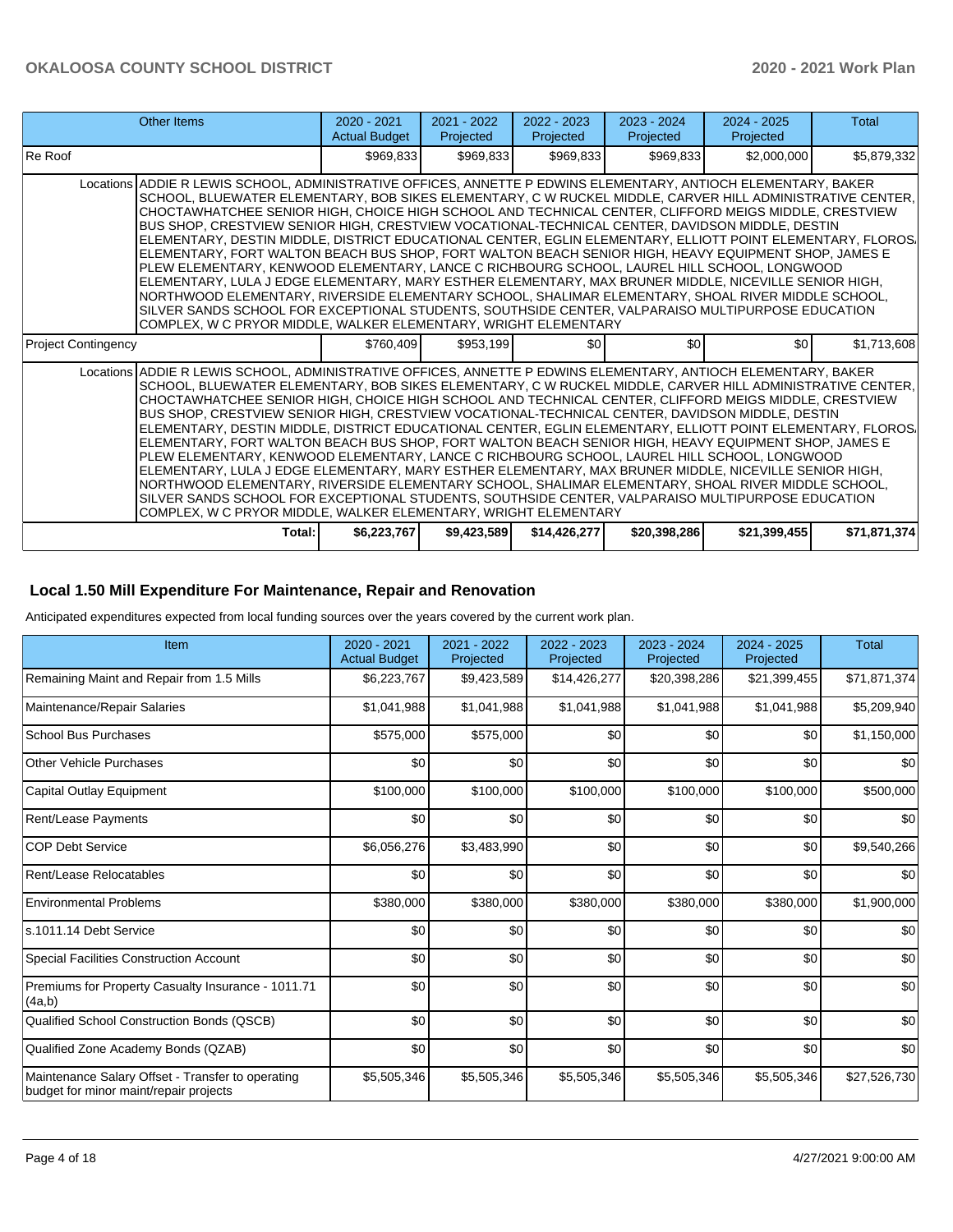| Local Expenditure Totals:                        | \$31,582,377 | \$32,498,589 | \$33,442,287 | \$34,414,296     | \$35.415.465     | \$167,353,014 |
|--------------------------------------------------|--------------|--------------|--------------|------------------|------------------|---------------|
| Seat Management-Lease of Computers District Wide | \$6,500,000  | \$6,500,000  | \$6,500,000  | \$6,500,000      | \$6,500,000      | \$32,500,000  |
| Charter School 1.5 mill Statutory Distribution   | \$0          | \$488.676    | \$488.676    | \$488.676        | \$488.676        | \$1,954,704   |
| School Security Upgrades                         | \$5,200,000  | \$5,000,000  | \$5,000,000  | \$0 <sub>1</sub> | \$0 <sub>1</sub> | \$15,200,000  |

# **Revenue**

#### **1.50 Mill Revenue Source**

Schedule of Estimated Capital Outlay Revenue from each currently approved source which is estimated to be available for expenditures on the projects included in the tentative district facilities work program. All amounts are NET after considering carryover balances, interest earned, new COP's, 1011.14 and 1011.15 loans, etc. Districts cannot use 1.5-Mill funds for salaries except for those explicitly associated with maintenance/repair projects. (1011.71 (5), F.S.)

| Item                                                                                | Fund | $2020 - 2021$<br><b>Actual Value</b> | $2021 - 2022$<br>Projected | $2022 - 2023$<br>Projected | $2023 - 2024$<br>Projected | $2024 - 2025$<br>Projected | Total             |
|-------------------------------------------------------------------------------------|------|--------------------------------------|----------------------------|----------------------------|----------------------------|----------------------------|-------------------|
| (1) Non-exempt property<br>lassessed valuation                                      |      | \$21,208,603,797                     | \$21,844,861,800           | \$22,500,207,640           | \$23,175,213,890           | \$23,870,470,140           | \$112,599,357,267 |
| $(2)$ The Millage projected for<br>discretionary capital outlay per<br>ls.1011.71   |      | 1.50                                 | 1.50                       | 1.50                       | 1.50                       | 1.50                       |                   |
| $(3)$ Full value of the 1.50-Mill<br>discretionary capital outlay per<br>ls.1011.71 |      | \$35,630,454                         | \$36,699,368               | \$37,800,349               | \$38,934,359               | \$40,102,390               | \$189,166,920     |
| $(4)$ Value of the portion of the 1.50<br>-Mill ACTUALLY levied                     | 370  | \$30,540,389                         | \$31,456,601               | \$32,400,299               | \$33,372,308               | \$34,373,477               | \$162,143,074     |
| $(5)$ Difference of lines $(3)$ and $(4)$                                           |      | \$5,090,065                          | \$5,242,767                | \$5,400,050                | \$5,562,051                | \$5,728,913                | \$27,023,846      |

# **PECO Revenue Source**

The figure in the row designated "PECO Maintenance" will be subtracted from funds available for new construction because PECO maintenance dollars cannot be used for new construction.

| <b>Item</b>                   | Fund | 2020 - 2021<br><b>Actual Budget</b> | 2021 - 2022<br>Projected | 2022 - 2023<br>Projected | 2023 - 2024<br>Projected | 2024 - 2025<br>Projected | <b>Total</b> |
|-------------------------------|------|-------------------------------------|--------------------------|--------------------------|--------------------------|--------------------------|--------------|
| <b>PECO New Construction</b>  | 340  | \$0                                 | \$0                      | \$0                      | \$0                      | \$0                      | \$0          |
| PECO Maintenance Expenditures |      | \$0                                 | \$0                      | \$0                      | \$0                      | \$0                      | \$0          |
|                               |      | \$0                                 | \$0                      | \$0                      | \$0                      | \$0                      | \$0          |

### **CO & DS Revenue Source**

Revenue from Capital Outlay and Debt Service funds.

| Item                                      | Fund | $2020 - 2021$<br><b>Actual Budget</b> | $2021 - 2022$<br>Projected | $2022 - 2023$<br>Projected | $2023 - 2024$<br>Projected | $2024 - 2025$<br>Projected | Total       |
|-------------------------------------------|------|---------------------------------------|----------------------------|----------------------------|----------------------------|----------------------------|-------------|
| ICO & DS Cash Flow-through<br>Distributed | 360  | \$1,010,453                           | \$1,010,453                | \$1,010,453                | \$1,010,453                | \$1,010,453                | \$5,052,265 |
| ICO & DS Interest on<br>Undistributed CO  | 360  | \$31,535                              | \$31,535                   | \$31.535                   | \$31,535                   | \$31,535                   | \$157,675   |
|                                           |      | \$1,041,988                           | \$1,041,988                | \$1,041,988                | \$1,041,988                | \$1,041,988                | \$5,209,940 |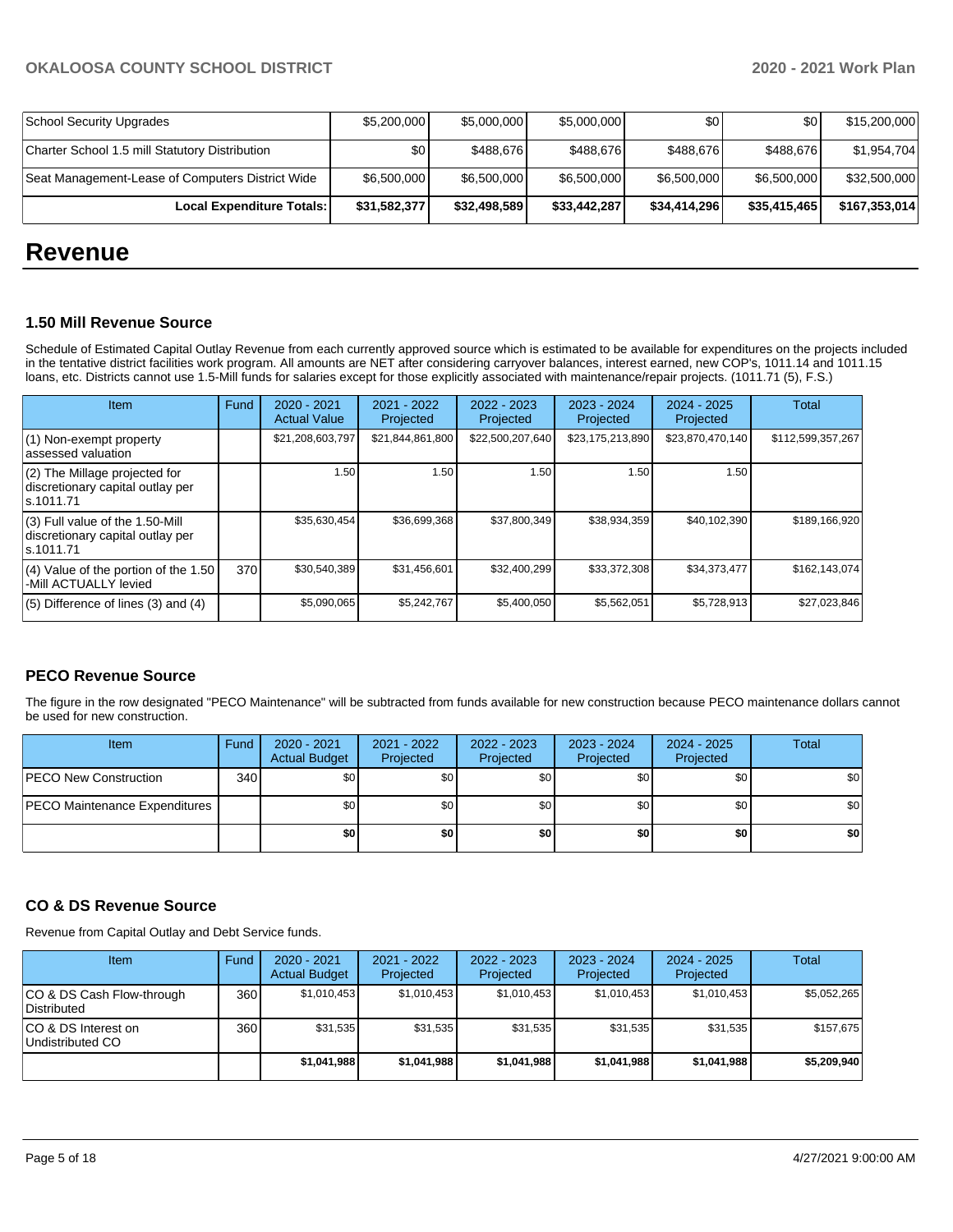No

## **Fair Share Revenue Source**

Nothing reported for this section. All legally binding commitments for proportionate fair-share mitigation for impacts on public school facilities must be included in the 5-year district work program.

# **Sales Surtax Referendum**

Specific information about any referendum for a 1-cent or ½-cent surtax referendum during the previous year.

**Did the school district hold a surtax referendum during the past fiscal year 2019 - 2020?**

# **Additional Revenue Source**

Any additional revenue sources

| Item                                                                                                   | $2020 - 2021$<br><b>Actual Value</b> | 2021 - 2022<br>Projected | 2022 - 2023<br>Projected | $2023 - 2024$<br>Projected | $2024 - 2025$<br>Projected | <b>Total</b> |
|--------------------------------------------------------------------------------------------------------|--------------------------------------|--------------------------|--------------------------|----------------------------|----------------------------|--------------|
| Proceeds from a s.1011.14/15 F.S. Loans                                                                | \$0                                  | \$0                      | \$0                      | \$0                        | \$0                        | \$0          |
| District Bonds - Voted local bond<br>referendum proceeds per s.9, Art VII<br><b>State Constitution</b> | \$0                                  | \$0                      | \$0                      | \$0                        | \$0                        | \$0          |
| Proceeds from Special Act Bonds                                                                        | \$0                                  | \$0                      | \$0                      | \$0                        | \$0                        | \$0          |
| Estimated Revenue from CO & DS Bond<br>Sale                                                            | \$0                                  | \$0                      | \$0                      | \$0                        | \$0                        | \$0          |
| Proceeds from Voted Capital<br>Improvements millage                                                    | \$0                                  | \$0                      | \$0                      | \$0                        | \$0                        | \$0          |
| Other Revenue for Other Capital Projects                                                               | \$0                                  | \$0                      | \$0                      | \$0                        | \$0                        | \$0          |
| Proceeds from 1/2 cent sales surtax<br>authorized by school board                                      | \$0                                  | \$0                      | \$0                      | \$0                        | \$0                        | \$0          |
| Proceeds from local governmental<br>infrastructure sales surtax                                        | \$0                                  | \$0                      | \$0                      | \$0                        | \$0                        | \$0          |
| Proceeds from Certificates of<br>Participation (COP's) Sale                                            | \$0                                  | \$0                      | \$0                      | \$0                        | \$0                        | \$0          |
| Classrooms First Bond proceeds amount<br>authorized in FY 1997-98                                      | \$0                                  | \$0                      | \$0                      | \$0                        | \$0                        | \$0          |
| <b>Classrooms for Kids</b>                                                                             | \$0                                  | \$0                      | \$0                      | \$0                        | \$0                        | \$0          |
| <b>District Equity Recognition</b>                                                                     | \$0                                  | \$0                      | \$0                      | \$0                        | \$0                        | \$0          |
| <b>Federal Grants</b>                                                                                  | \$0                                  | \$0                      | \$0                      | \$0                        | \$0                        | \$0          |
| Proportionate share mitigation (actual<br>cash revenue only, not in kind donations)                    | \$0                                  | \$0                      | \$0                      | \$0                        | \$0                        | \$0          |
| Impact fees received                                                                                   | \$0                                  | \$0                      | \$0                      | \$0                        | \$0                        | \$0          |
| Private donations                                                                                      | \$0                                  | \$0                      | \$0                      | \$0                        | \$0                        | \$0          |
| Grants from local governments or not-for-<br>profit organizations                                      | \$0                                  | \$0                      | \$0                      | \$0                        | \$0                        | \$0          |
| Interest, Including Profit On Investment                                                               | \$0                                  | \$0                      | \$0                      | \$0                        | \$0                        | \$0          |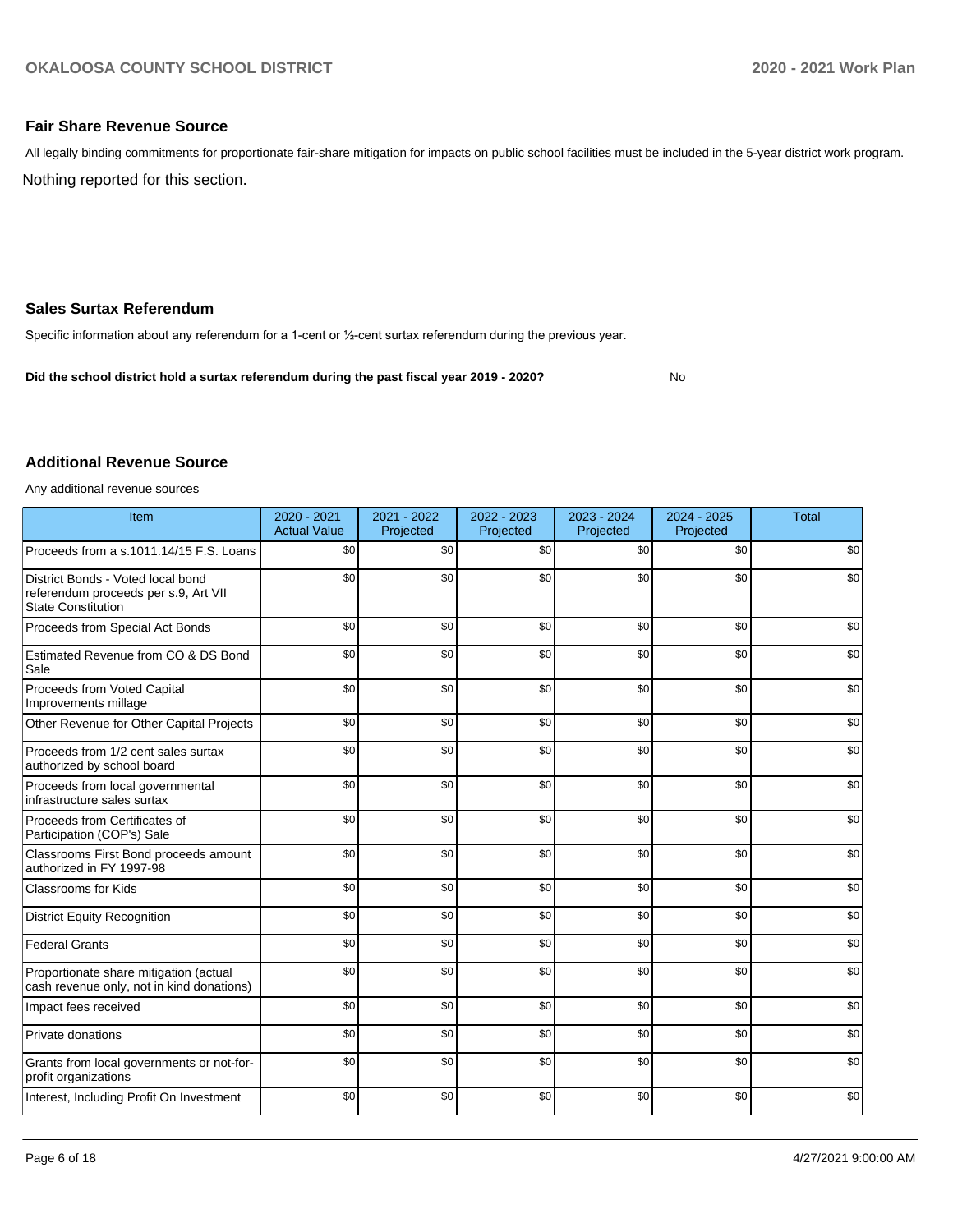| Revenue from Bonds pledging proceeds<br>from 1 cent or 1/2 cent Sales Surtax                                       | \$0              | \$0 | \$0 | \$0 | \$0 | \$0            |
|--------------------------------------------------------------------------------------------------------------------|------------------|-----|-----|-----|-----|----------------|
| <b>Total Fund Balance Carried Forward</b>                                                                          | \$16,282,469     | \$0 | \$0 | \$0 | \$0 | \$16,282,469   |
| General Capital Outlay Obligated Fund<br><b>Balance Carried Forward From Total</b><br>Fund Balance Carried Forward | (\$16,282,469)   | \$0 | \$0 | \$0 | \$0 | (\$16,282,469) |
| Special Facilities Construction Account                                                                            | \$0              | \$0 | \$0 | \$0 | \$0 | \$0            |
| One Cent - 1/2 Cent Sales Surtax Debt<br>Service From Total Fund Balance Carried<br>Forward                        | \$0 <sub>1</sub> | \$0 | \$0 | \$0 | \$0 | \$0            |
| Capital Outlay Projects Funds Balance<br>Carried Forward From Total Fund<br>Balance Carried Forward                | \$0 <sub>1</sub> | \$0 | \$0 | \$0 | \$0 | \$0            |
| <b>Subtotal</b>                                                                                                    | \$O              | \$0 | \$0 | \$0 | \$0 | \$0            |

# **Total Revenue Summary**

| <b>Item Name</b>                                            | $2020 - 2021$<br><b>Budget</b> | 2021 - 2022<br>Projected | 2022 - 2023<br>Projected | $2023 - 2024$<br>Projected | 2024 - 2025<br>Projected | <b>Five Year Total</b> |
|-------------------------------------------------------------|--------------------------------|--------------------------|--------------------------|----------------------------|--------------------------|------------------------|
| Local 1.5 Mill Discretionary Capital Outlay<br>l Revenue    | \$30.540.389                   | \$31,456,601             | \$32,400,299             | \$33,372,308               | \$34,373,477             | \$162, 143, 074]       |
| IPECO and 1.5 Mill Maint and Other 1.5<br>Mill Expenditures | (\$31,582,377)                 | (\$32,498,589)           | (\$33,442,287)           | (S34, 414, 296)            | (\$35,415,465)           | (\$167,353,014)        |
| <b>IPECO Maintenance Revenue</b>                            | \$0                            | \$0 <sub>1</sub>         | \$0                      | \$0                        | \$0                      | \$0                    |
| Available 1.50 Mill for New<br><b>Construction</b>          | (\$1,041,988)                  | (\$1,041,988)            | (\$1,041,988)            | (\$1,041,988)              | (\$1,041,988)            | $($ \$5,209,940) $ $   |

| <b>Item Name</b>                      | 2020 - 2021<br><b>Budget</b> | 2021 - 2022<br>Projected | 2022 - 2023<br>Projected | 2023 - 2024<br>Projected | 2024 - 2025<br>Projected | <b>Five Year Total</b> |
|---------------------------------------|------------------------------|--------------------------|--------------------------|--------------------------|--------------------------|------------------------|
| ICO & DS Revenue                      | \$1,041,988                  | \$1,041,988              | \$1,041,988              | \$1,041,988              | \$1,041,988              | \$5,209,940            |
| <b>IPECO New Construction Revenue</b> | \$0                          | \$0                      | \$0                      | \$0                      | \$0                      | \$0                    |
| Other/Additional Revenue              | \$0                          | \$0                      | \$0                      | \$0                      | \$0                      | \$0                    |
| <b>Total Additional Revenuel</b>      | \$1,041,988                  | \$1,041,988              | \$1,041,988              | \$1,041,988              | \$1,041,988              | \$5,209,940            |
| <b>Total Available Revenue</b>        | \$0                          | \$0                      | \$0                      | \$0                      | \$0                      | \$0                    |

# **Project Schedules**

# **Capacity Project Schedules**

A schedule of capital outlay projects necessary to ensure the availability of satisfactory classrooms for the projected student enrollment in K-12 programs.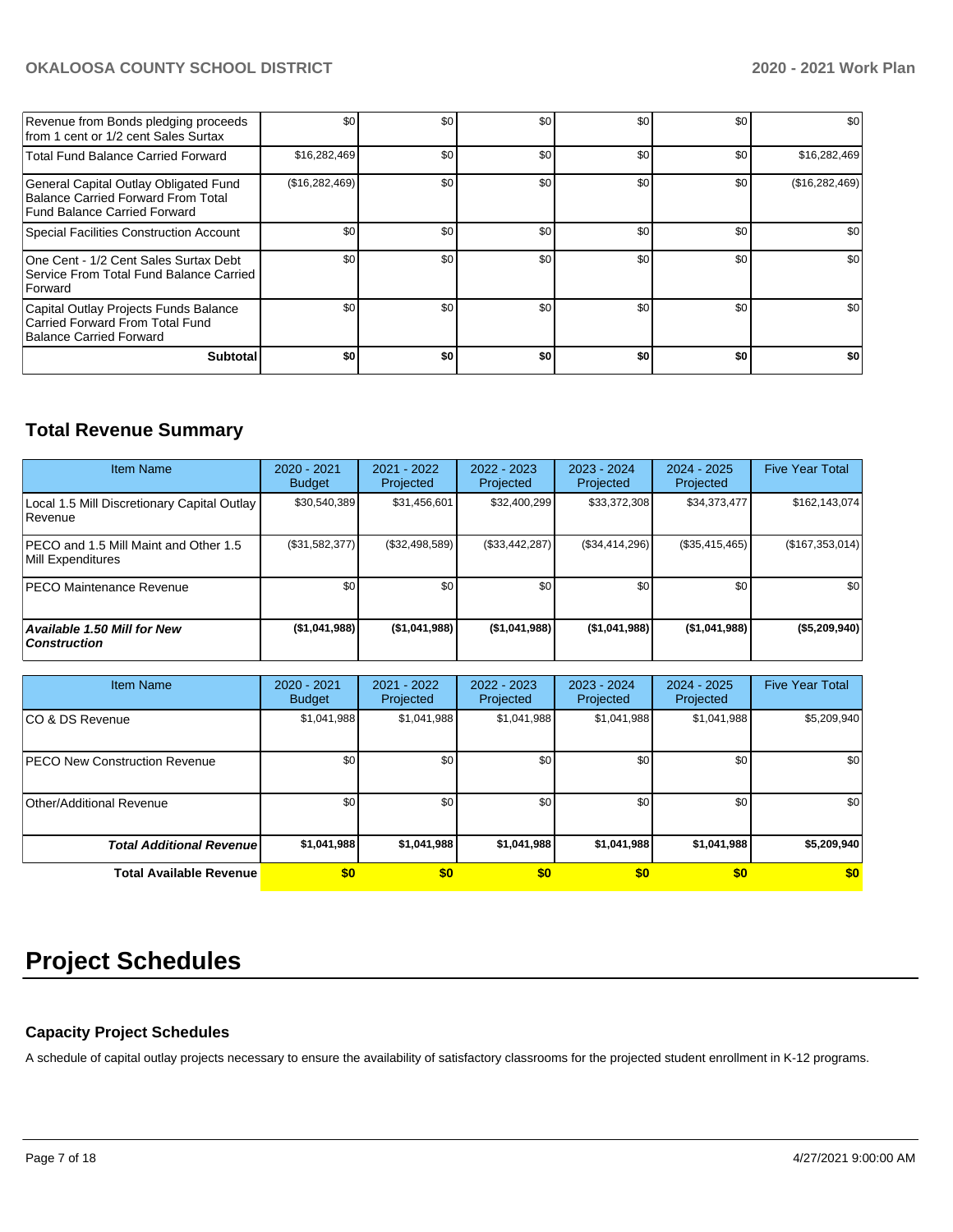| <b>Project Description</b>           | Location                  |                          | 2020 - 2021 | 2021 - 2022 | 2022 - 2023 | 2023 - 2024  | 2024 - 2025 | Total | Funded |
|--------------------------------------|---------------------------|--------------------------|-------------|-------------|-------------|--------------|-------------|-------|--------|
| Project description<br>not specified | Location not<br>specified | Planned<br>Cost:         | \$0         | \$0         | \$0         | \$0          | \$0         |       | \$0 No |
|                                      |                           | <b>Student Stations:</b> |             |             |             |              |             |       |        |
|                                      |                           | Total Classrooms:        | C           |             | 0           | ∩            |             | 0     |        |
|                                      |                           | Gross Sq Ft:             | $\Omega$    |             | 0           | $\Omega$     |             | 0     |        |
|                                      |                           | <b>Planned Cost:</b>     | \$0         | \$0         | \$0         | \$0          | \$0         | \$0   |        |
|                                      |                           | <b>Student Stations:</b> | 0           |             | 0           | <sup>0</sup> | ŋ           | 0     |        |
|                                      |                           | <b>Total Classrooms:</b> | 0           |             | 0           | 0            |             | 0     |        |
|                                      |                           | Gross Sq Ft:             | O           |             | 0           | U            | ŋ           | 0     |        |

### **Other Project Schedules**

Major renovations, remodeling, and additions of capital outlay projects that do not add capacity to schools.

Nothing reported for this section.

# **Additional Project Schedules**

Any projects that are not identified in the last approved educational plant survey.

| <b>Project Description</b>                                     | Location                                                 | Num<br>Classroom<br>s | 2020 - 2021<br><b>Actual Budget</b> | 2021 - 2022<br>Projected | 2022 - 2023<br>Projected | 2023 - 2024<br>Projected | $2024 - 2025$<br>Projected | Total | Funded |
|----------------------------------------------------------------|----------------------------------------------------------|-----------------------|-------------------------------------|--------------------------|--------------------------|--------------------------|----------------------------|-------|--------|
| New AC upgrade in<br>lolder section and total<br>new controls  | <b>MAX BRUNER</b><br><b>MIDDLE</b>                       |                       | \$0                                 | \$0 <sub>1</sub>         | \$0                      | \$0                      | \$0                        |       | \$0 No |
| New AC upgrade in<br>older section and total<br>new controls   | <b>NICEVILLE SENIOR</b><br><b>IHIGH</b>                  |                       | \$0                                 | \$0                      | \$0                      | \$0                      | \$0                        |       | \$0 No |
| New AC upgrade in<br>lolder section and total<br>Inew controls | <b>CRESTVIEW</b><br><b>SENIOR HIGH</b>                   |                       | \$0                                 | \$0                      | \$0                      | \$0                      | \$0                        |       | \$0 No |
| New AC upgrade in<br>older section and total<br>Inew controls  | <b>BAKER SCHOOL</b>                                      |                       | \$0                                 | \$0                      | \$0                      | \$0                      | \$0                        |       | \$0 No |
| New AC upgrade in<br>older section and total<br>Inew controls  | <b>FORT WALTON</b><br><b>BEACH SENIOR</b><br><b>HIGH</b> |                       | \$0                                 | \$0                      | \$0                      | \$0                      | \$0                        |       | \$0 No |
|                                                                |                                                          |                       | \$0                                 | \$0                      | \$0                      | \$0                      | \$0                        | \$0   |        |

## **Non Funded Growth Management Project Schedules**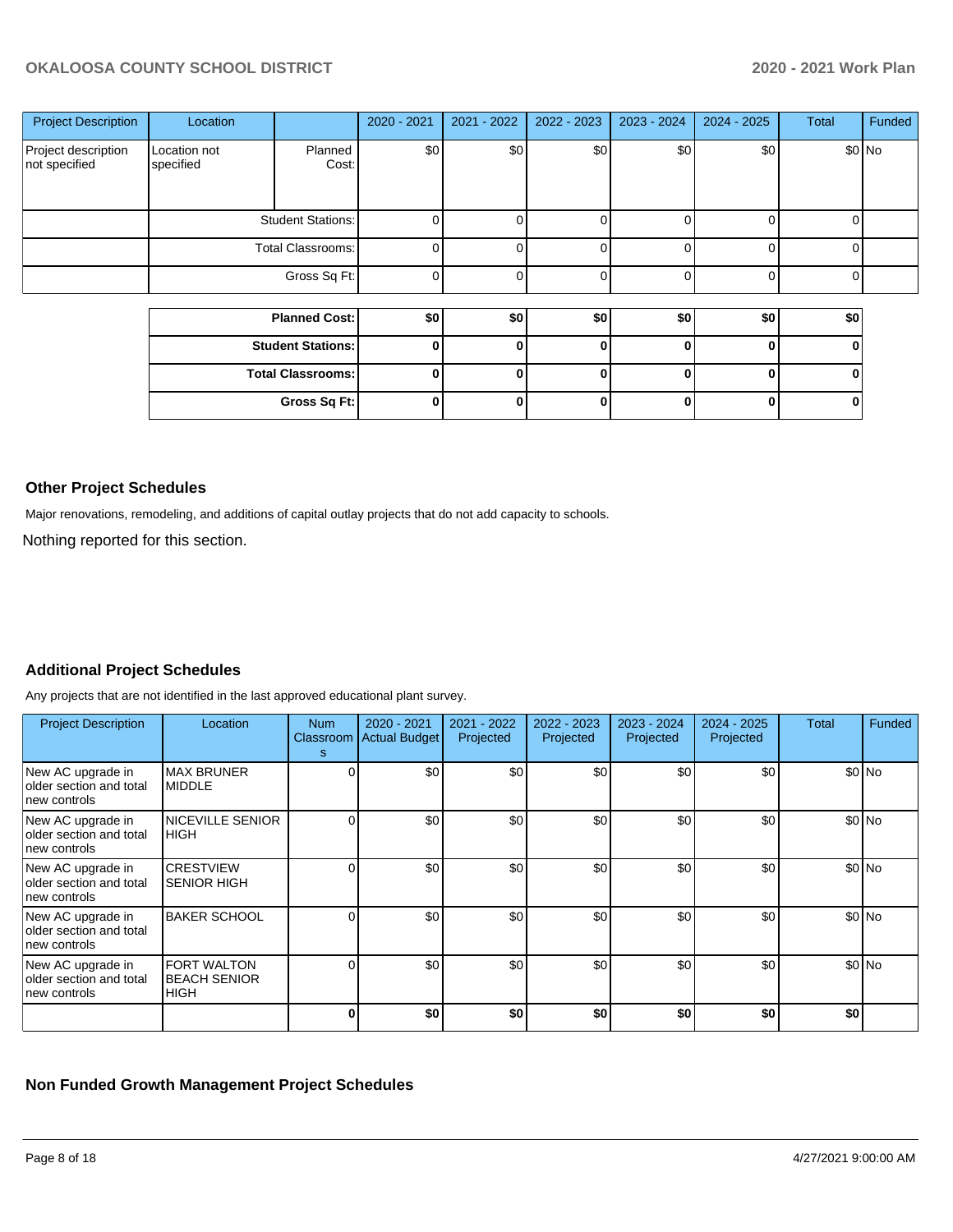Schedule indicating which projects, due to planned development, that CANNOT be funded from current revenues projected over the next five years.

Nothing reported for this section.

# **Tracking**

# **Capacity Tracking**

| Location                                                          | $2020 -$<br>2021 Satis.<br>Stu. Sta. | Actual<br>$2020 -$<br><b>2021 FISH</b><br>Capacity | Actual<br>$2019 -$<br>2020<br><b>COFTE</b> | # Class<br><b>Rooms</b> | Actual<br>Average<br>$2020 -$<br>2021 Class<br><b>Size</b> | Actual<br>$2020 -$<br>2021<br><b>Utilization</b> | <b>New</b><br>Stu.<br>Capacity | <b>New</b><br>Rooms to<br>be<br>Added/Re<br>moved | Projected<br>$2024 -$<br>2025<br><b>COFTE</b> | Projected<br>$2024 -$<br>2025<br><b>Utilization</b> | Projected<br>$2024 -$<br>2025 Class<br><b>Size</b> |
|-------------------------------------------------------------------|--------------------------------------|----------------------------------------------------|--------------------------------------------|-------------------------|------------------------------------------------------------|--------------------------------------------------|--------------------------------|---------------------------------------------------|-----------------------------------------------|-----------------------------------------------------|----------------------------------------------------|
| <b>ANNETTE P EDWINS</b><br><b>ELEMENTARY</b>                      | 524                                  | 524                                                | 480                                        | 28                      | 17                                                         | 92.00 %                                          | $\Omega$                       | $\Omega$                                          | $\mathbf 0$                                   | 0.00%                                               | $\mathbf 0$                                        |
| <b>BAKER SCHOOL</b>                                               | 1,641                                | 1,413                                              | 1,417                                      | 77                      | 18                                                         | 100.00%                                          | $\Omega$                       | $\Omega$                                          | $\Omega$                                      | 0.00%                                               | $\Omega$                                           |
| <b>BOB SIKES</b><br><b>ELEMENTARY</b>                             | 904                                  | 904                                                | 851                                        | 46                      | 19                                                         | 94.00 %                                          | $\Omega$                       | $\Omega$                                          | $\Omega$                                      | 0.00%                                               | $\Omega$                                           |
| <b>CLIFFORD MEIGS</b><br><b>MIDDLE</b>                            | 1,024                                | 921                                                | 603                                        | 44                      | 14                                                         | 65.00 %                                          | $\Omega$                       | $\Omega$                                          | $\Omega$                                      | 0.00%                                               | $\Omega$                                           |
| LANCE C RICHBOURG<br>SCHOOL                                       | 147                                  | 122                                                | 85                                         | 13                      | $\overline{7}$                                             | 70.00 %                                          | $\Omega$                       | $\Omega$                                          | $\Omega$                                      | 0.00%                                               | $\mathbf 0$                                        |
| C W RUCKEL MIDDLE                                                 | 1,141                                | 1,026                                              | 1,197                                      | 50                      | 24                                                         | 117.00 %                                         | $\Omega$                       | $\Omega$                                          | $\Omega$                                      | 0.00%                                               | $\Omega$                                           |
| <b>NORTHWOOD</b><br><b>ELEMENTARY</b>                             | 974                                  | 943                                                | 873                                        | 52                      | 17                                                         | 93.00 %                                          | $\Omega$                       | $\Omega$                                          | $\Omega$                                      | 0.00%                                               | $\Omega$                                           |
| <b>SHALIMAR</b><br><b>ELEMENTARY</b>                              | 642                                  | 642                                                | 643                                        | 34                      | 19                                                         | 100.00%                                          | $\Omega$                       | $\Omega$                                          | $\Omega$                                      | 0.00%                                               | $\mathbf 0$                                        |
| <b>DESTIN ELEMENTARY</b>                                          | 936                                  | 936                                                | 965                                        | 50                      | 19                                                         | 103.00%                                          | $\mathbf 0$                    | $\Omega$                                          | 0                                             | 0.00%                                               | $\mathbf 0$                                        |
| LULA J EDGE<br><b>ELEMENTARY</b>                                  | 587                                  | 587                                                | 544                                        | 31                      | 18                                                         | 93.00 %                                          | $\overline{0}$                 | $\Omega$                                          | $\overline{0}$                                | 0.00%                                               | $\Omega$                                           |
| <b>EGLIN ELEMENTARY</b>                                           | 549                                  | 549                                                | 502                                        | 31                      | 16                                                         | 91.00%                                           | $\Omega$                       | $\Omega$                                          | $\Omega$                                      | 0.00%                                               | $\Omega$                                           |
| <b>LAUREL HILL SCHOOL</b>                                         | 655                                  | 589                                                | 388                                        | 31                      | 13                                                         | 66.00 %                                          | $\Omega$                       | $\Omega$                                          | $\Omega$                                      | 0.00%                                               | $\mathbf 0$                                        |
| <b>NICEVILLE SENIOR</b><br><b>HIGH</b>                            | 2,423                                | 2,301                                              | 1,908                                      | 95                      | 20                                                         | 83.00 %                                          | $\mathbf 0$                    | $\Omega$                                          | $\mathbf 0$                                   | 0.00%                                               | $\mathbf 0$                                        |
| <b>CRESTVIEW SENIOR</b><br><b>HIGH</b>                            | 1,825                                | 1,733                                              | 1,553                                      | 79                      | 20                                                         | 90.00 %                                          | $\Omega$                       | $\Omega$                                          | $\Omega$                                      | 0.00%                                               | $\Omega$                                           |
| <b>CRESTVIEW</b><br><b>VOCATIONAL-</b><br><b>TECHNICAL CENTER</b> | 246                                  | 246                                                | 374                                        | 13                      | 29                                                         | 152.00%                                          | 0                              | $\Omega$                                          | $\overline{0}$                                | 0.00%                                               | $\Omega$                                           |
| SILVER SANDS SCHOOL<br>FOR EXCEPTIONAL<br><b>STUDENTS</b>         | 190                                  | 190                                                | 125                                        | 19                      | $\overline{7}$                                             | 66.00 %                                          | $\Omega$                       | $\Omega$                                          | $\Omega$                                      | 0.00%                                               | $\Omega$                                           |
| <b>SOUTHSIDE CENTER</b>                                           | 494                                  | 494                                                | 232                                        | 27                      | 9                                                          | 47.00 %                                          | $\mathbf 0$                    | $\Omega$                                          | $\mathbf 0$                                   | 0.00%                                               | $\Omega$                                           |
| <b>W C PRYOR MIDDLE</b>                                           | 991                                  | 891                                                | 722                                        | 45                      | 16                                                         | 81.00%                                           | $\Omega$                       | $\Omega$                                          | $\Omega$                                      | 0.00%                                               | $\Omega$                                           |
| <b>WRIGHT ELEMENTARY</b>                                          | 775                                  | 775                                                | 639                                        | 43                      | 15                                                         | 82.00 %                                          | 0                              | $\Omega$                                          | $\Omega$                                      | 0.00%                                               | $\Omega$                                           |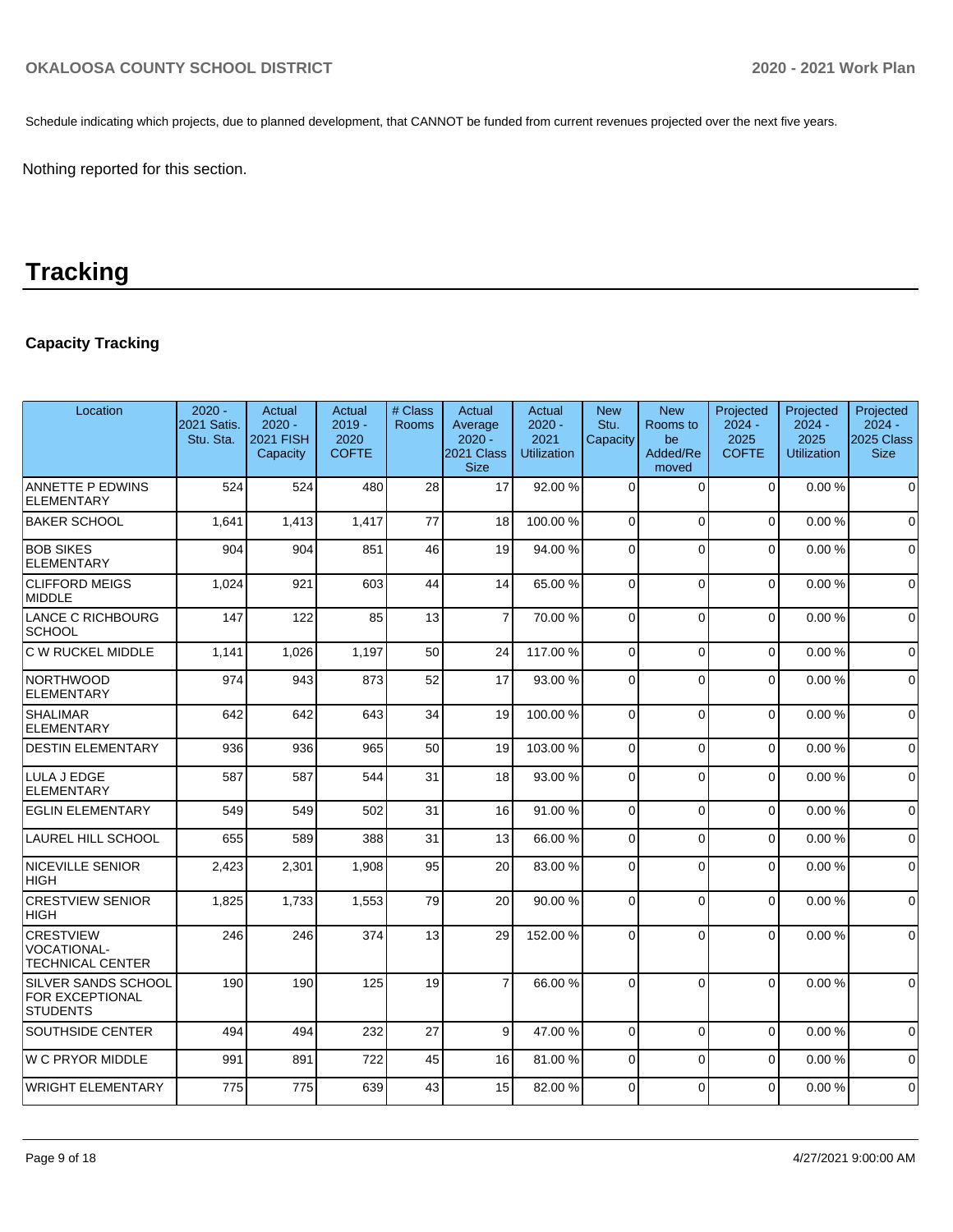| <b>ADDIE R LEWIS</b><br><b>SCHOOL</b>                       | 843    | 758    | 755    | 37    | 20             | 100.00%  | $\Omega$ | $\Omega$ | 0        | 0.00% | $\mathbf 0$ |
|-------------------------------------------------------------|--------|--------|--------|-------|----------------|----------|----------|----------|----------|-------|-------------|
| <b>LONGWOOD</b><br><b>ELEMENTARY</b>                        | 630    | 630    | 630    | 15    | 42             | 100.00%  | $\Omega$ | $\Omega$ | $\Omega$ | 0.00% | $\Omega$    |
| <b>ELLIOTT POINT</b><br><b>ELEMENTARY</b>                   | 691    | 691    | 592    | 37    | 16             | 86.00%   | $\Omega$ | $\Omega$ | $\Omega$ | 0.00% | $\mathbf 0$ |
| <b>MARY ESTHER</b><br>ELEMENTARY                            | 613    | 613    | 530    | 33    | 16             | 86.00 %  | $\Omega$ | $\Omega$ | $\Omega$ | 0.00% | $\mathbf 0$ |
| <b>JAMES E PLEW</b><br>ELEMENTARY                           | 762    | 762    | 817    | 38    | 22             | 107.00%  | $\Omega$ | $\Omega$ | $\Omega$ | 0.00% | $\mathbf 0$ |
| <b>CHOCTAWHATCHEE</b><br><b>SENIOR HIGH</b>                 | 2,171  | 2,062  | 1,476  | 89    | 17             | 72.00 %  | $\Omega$ | $\Omega$ | $\Omega$ | 0.00% | $\Omega$    |
| <b>WALKER ELEMENTARY</b>                                    | 804    | 804    | 814    | 44    | 19             | 101.00%  | $\Omega$ | $\Omega$ | $\Omega$ | 0.00% | $\mathbf 0$ |
| BLUEWATER<br><b>ELEMENTARY</b>                              | 837    | 837    | 1,000  | 44    | 23             | 119.00%  | $\Omega$ | $\Omega$ | $\Omega$ | 0.00% | $\mathbf 0$ |
| KENWOOD<br>ELEMENTARY                                       | 691    | 691    | 616    | 37    | 17             | 89.00 %  | $\Omega$ | $\Omega$ | $\Omega$ | 0.00% | $\mathbf 0$ |
| <b>FLOROSA ELEMENTARY</b>                                   | 679    | 679    | 579    | 36    | 16             | 85.00 %  | $\Omega$ | $\Omega$ | $\Omega$ | 0.00% | $\mathbf 0$ |
| <b>FORT WALTON BEACH</b><br><b>SENIOR HIGH</b>              | 2,073  | 1,969  | 1,693  | 95    | 18             | 86.00 %  | $\Omega$ | $\Omega$ | $\Omega$ | 0.00% | 0           |
| <b>MAX BRUNER MIDDLE</b>                                    | 1,134  | 1,020  | 836    | 50    | 17             | 82.00 %  | $\Omega$ | $\Omega$ | $\Omega$ | 0.00% | $\mathbf 0$ |
| RIVERSIDE<br><b>ELEMENTARY SCHOOL</b>                       | 949    | 949    | 926    | 50    | 19             | 98.00 %  | $\Omega$ | $\Omega$ | $\Omega$ | 0.00% | $\mathbf 0$ |
| <b>SHOAL RIVER MIDDLE</b><br><b>SCHOOL</b>                  | 855    | 769    | 932    | 39    | 24             | 121.00%  | $\Omega$ | $\Omega$ | $\Omega$ | 0.00% | $\Omega$    |
| <b>DESTIN MIDDLE</b>                                        | 718    | 646    | 745    | 32    | 23             | 115.00 % | $\Omega$ | $\Omega$ | $\Omega$ | 0.00% | $\Omega$    |
| <b>DAVIDSON MIDDLE</b>                                      | 1,050  | 945    | 1,107  | 46    | 24             | 117.00%  | $\Omega$ | $\Omega$ | $\Omega$ | 0.00% | $\mathbf 0$ |
| <b>ANTIOCH ELEMENTARY</b>                                   | 919    | 919    | 951    | 53    | 18             | 103.00 % | $\Omega$ | $\Omega$ | $\Omega$ | 0.00% | $\mathbf 0$ |
| CHOICE HIGH SCHOOL<br><b>AND TECHNICAL</b><br><b>CENTER</b> | 541    | 541    | 135    | 33    | $\overline{4}$ | 25.00 %  | $\Omega$ | $\Omega$ | $\Omega$ | 0.00% | 0           |
|                                                             | 33,628 | 32,071 | 29,233 | 1,616 | 18             | 91.15%   | $\bf{0}$ | $\Omega$ | $\Omega$ | 0.00% | $\bf{0}$    |

The COFTE Projected Total (0) for 2024 - 2025 must match the Official Forecasted COFTE Total (31,212 ) for 2024 - 2025 before this section can be completed. In the event that the COFTE Projected Total does not match the Official forecasted COFTE, then the Balanced Projected COFTE Table should be used to balance COFTE.

| Projected COFTE for 2024 - 2025 |        |
|---------------------------------|--------|
| Elementary (PK-3)               | 10,165 |
| Middle (4-8)                    | 11,882 |
| High (9-12)                     | 9,165  |
|                                 | 31,212 |

| <b>Grade Level Type</b> | <b>Balanced Projected</b><br>COFTE for 2024 - 2025 |
|-------------------------|----------------------------------------------------|
| Elementary (PK-3)       | 10,165                                             |
| Middle (4-8)            | 11,882                                             |
| High (9-12)             | 9,165                                              |
|                         | 31,212                                             |

# **Relocatable Replacement**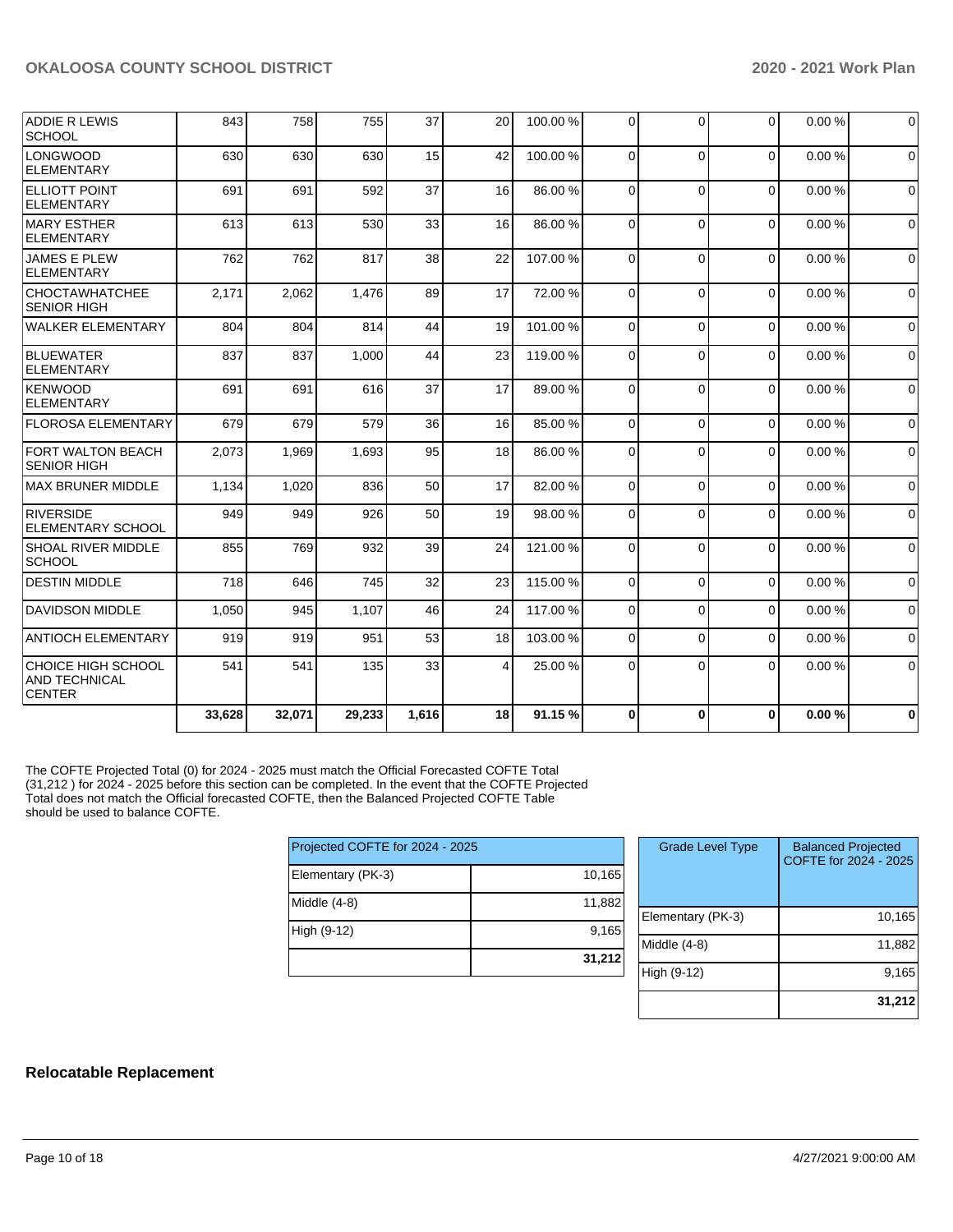Number of relocatable classrooms clearly identified and scheduled for replacement in the school board adopted financially feasible 5-year district work program.

| Location                                 | 2020 - 2021 | $-2022/$<br>2021 | $2022 - 2023$ | $2023 - 2024$ | $2024 - 2025$ | Year 5 Total |
|------------------------------------------|-------------|------------------|---------------|---------------|---------------|--------------|
| <b>Total Relocatable Replacements: I</b> |             |                  |               |               |               | 0            |

# **Charter Schools Tracking**

Information regarding the use of charter schools.

| Location-Type           | # Relocatable<br>units or<br>permanent<br>classrooms | Owner      | Year Started or<br>Scheduled | Student<br><b>Stations</b> | <b>Students</b><br>Enrolled | Years in<br>Contract | <b>Total Charter</b><br><b>Students</b><br>projected for<br>2024 - 2025 |
|-------------------------|------------------------------------------------------|------------|------------------------------|----------------------------|-----------------------------|----------------------|-------------------------------------------------------------------------|
| OWC Charter High School |                                                      | 10 STATE   | 1999                         | 250                        | 238                         | 10 <sup>1</sup>      | 250                                                                     |
| Liza Jackson Inc.       |                                                      | 52 PRIVATE | 2006                         | 900                        | 830                         | 15                   | 830                                                                     |
| Okaloosa Acedemy        |                                                      | 27 STATE   | 2006                         | 540                        | 410 <b>I</b>                |                      | 410                                                                     |
|                         | 89                                                   |            |                              | 1,690                      | 1,478                       |                      | 1,490                                                                   |

# **Special Purpose Classrooms Tracking**

The number of classrooms that will be used for certain special purposes in the current year, by facility and type of classroom, that the district will, 1), not use for educational purposes, and 2), the co-teaching classrooms that are not open plan classrooms and will be used for educational purposes.

| School                                   | School Type | # of Elementary<br>K-3 Classrooms | # of Middle 4-8<br><b>Classrooms</b> | # of High $9-12$<br><b>Classrooms</b> | # of $ESE$<br><b>Classrooms</b> | # of Combo<br><b>Classrooms</b> | Total<br>Classrooms |
|------------------------------------------|-------------|-----------------------------------|--------------------------------------|---------------------------------------|---------------------------------|---------------------------------|---------------------|
| <b>INICEVILLE SENIOR HIGH</b>            | Educational |                                   |                                      |                                       |                                 |                                 |                     |
| <b>FORT WALTON BEACH SENIOR</b><br>IHIGH | Educational |                                   |                                      |                                       |                                 |                                 | 21                  |
| <b>JAMES E PLEW ELEMENTARY</b>           | Educational |                                   |                                      |                                       |                                 |                                 |                     |
| <b>Total Educational Classrooms:</b>     |             |                                   |                                      |                                       |                                 |                                 |                     |

| School                               | <b>School Type</b> | # of Elementary<br>K-3 Classrooms | # of Middle 4-8<br><b>Classrooms</b> | $#$ of High 9-12<br><b>Classrooms</b> | # of $ESE$<br><b>Classrooms</b> | # of Combo<br><b>Classrooms</b> | Total<br>Classrooms |
|--------------------------------------|--------------------|-----------------------------------|--------------------------------------|---------------------------------------|---------------------------------|---------------------------------|---------------------|
| <b>IDESTIN ELEMENTARY</b>            | Co-Teaching        |                                   |                                      |                                       |                                 |                                 |                     |
| <b>KENWOOD ELEMENTARY</b>            | Co-Teaching        |                                   |                                      |                                       |                                 |                                 |                     |
| <b>BAKER SCHOOL</b>                  | Co-Teaching        |                                   |                                      |                                       |                                 |                                 |                     |
| <b>JAMES E PLEW ELEMENTARY</b>       | Co-Teaching        |                                   |                                      |                                       |                                 |                                 |                     |
| CHOCTAWHATCHEE SENIOR<br> HIGH       | Co-Teaching        |                                   |                                      |                                       |                                 |                                 |                     |
| <b>Total Co-Teaching Classrooms:</b> |                    |                                   |                                      |                                       |                                 |                                 |                     |

### **Infrastructure Tracking**

**Necessary offsite infrastructure requirements resulting from expansions or new schools. This section should include infrastructure information related to capacity project schedules and other project schedules (Section 4).**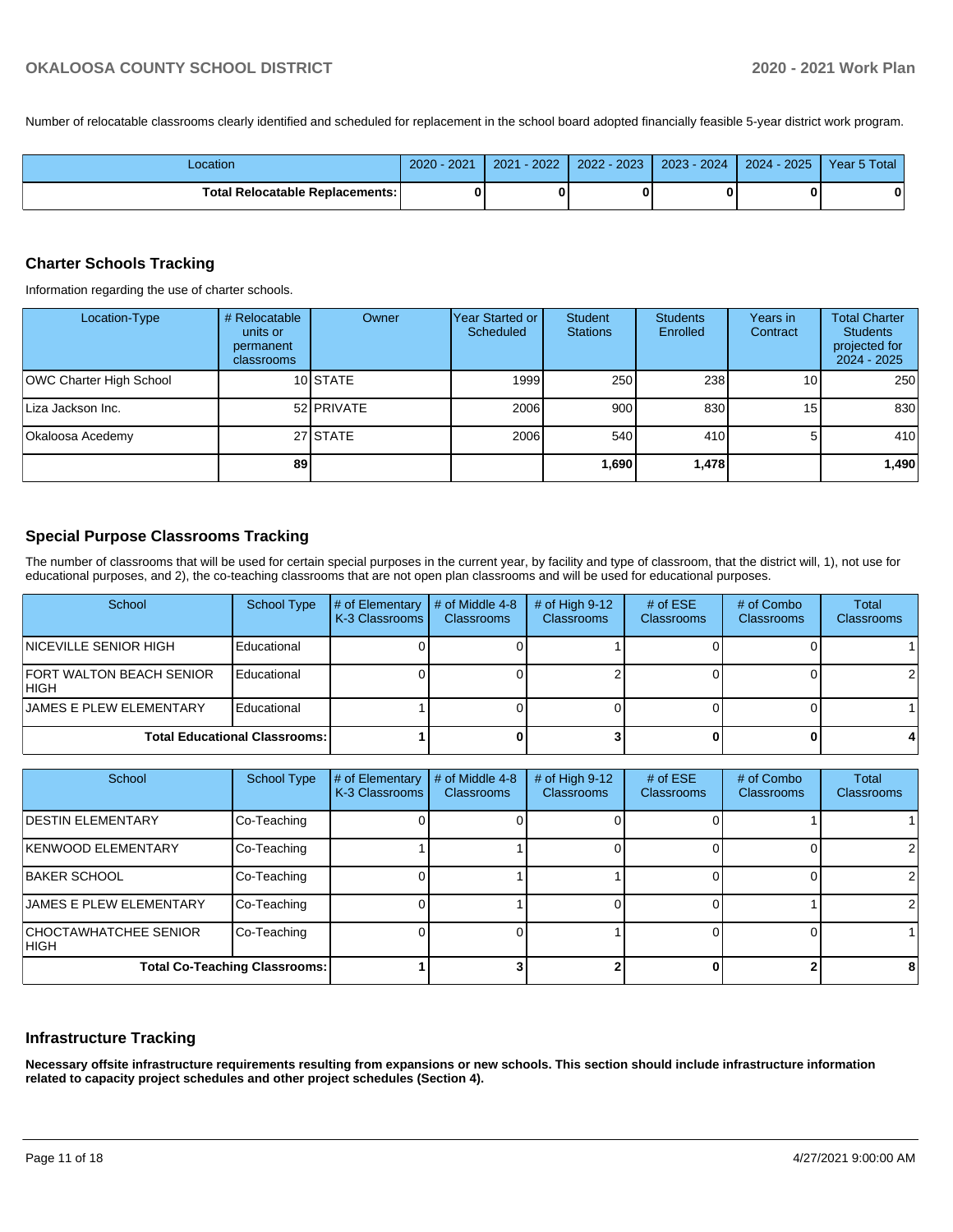Not Specified

**Proposed location of planned facilities, whether those locations are consistent with the comprehensive plans of all affected local governments, and recommendations for infrastructure and other improvements to land adjacent to existing facilities. Provisions of 1013.33(12), (13) and (14) and 1013.36 must be addressed for new facilities planned within the 1st three years of the plan (Section 5).** 

Not Specified

**Consistent with Comp Plan?** No

#### **Net New Classrooms**

The number of classrooms, by grade level and type of construction, that were added during the last fiscal year.

| List the net new classrooms added in the 2019 - 2020 fiscal year.                                                                                       |                              |                            |                                |                        | List the net new classrooms to be added in the 2020 - 2021 fiscal<br>year. |                            |                                |                        |
|---------------------------------------------------------------------------------------------------------------------------------------------------------|------------------------------|----------------------------|--------------------------------|------------------------|----------------------------------------------------------------------------|----------------------------|--------------------------------|------------------------|
| "Classrooms" is defined as capacity carrying classrooms that are added to increase<br>capacity to enable the district to meet the Class Size Amendment. |                              |                            |                                |                        | Totals for fiscal year 2020 - 2021 should match totals in Section 15A.     |                            |                                |                        |
| Location                                                                                                                                                | $2019 - 2020$ #<br>Permanent | $2019 - 2020$ #<br>Modular | $2019 - 2020$ #<br>Relocatable | $2019 - 2020$<br>Total | $2020 - 2021$ #<br>Permanent                                               | $2020 - 2021$ #<br>Modular | $2020 - 2021$ #<br>Relocatable | $2020 - 2021$<br>Total |
| Elementary (PK-3)                                                                                                                                       |                              |                            |                                |                        |                                                                            |                            |                                |                        |
| Middle (4-8)                                                                                                                                            |                              |                            |                                |                        |                                                                            |                            |                                |                        |
| High (9-12)                                                                                                                                             |                              |                            |                                |                        |                                                                            |                            |                                |                        |
|                                                                                                                                                         |                              |                            |                                | 0                      |                                                                            |                            |                                |                        |

### **Relocatable Student Stations**

Number of students that will be educated in relocatable units, by school, in the current year, and the projected number of students for each of the years in the workplan.

| <b>Site</b>                       | $2020 - 2021$ | 2021 - 2022 | $2022 - 2023$ | $2023 - 2024$ | $2024 - 2025$ | 5 Year Average |
|-----------------------------------|---------------|-------------|---------------|---------------|---------------|----------------|
| KENWOOD ELEMENTARY                | 28            |             | 0             | 0             |               | 6              |
| <b>FLOROSA ELEMENTARY</b>         |               |             |               | 0             |               | 0              |
| ANNETTE P EDWINS ELEMENTARY       | 72            | $\Omega$    | 0             | $\Omega$      | 0             | 14             |
| <b>BAKER SCHOOL</b>               | 22            | O           |               | $\Omega$      | 0             | 4              |
| <b>BOB SIKES ELEMENTARY</b>       | 72            | O           |               | $\Omega$      | U             | 14             |
| <b>ELLIOTT POINT ELEMENTARY</b>   | 69            | $\Omega$    | $\Omega$      | $\Omega$      | 0             | 14             |
| MARY ESTHER ELEMENTARY            | 36            | U           | O             | $\Omega$      | 0             | $\overline{7}$ |
| <b>JAMES E PLEW ELEMENTARY</b>    | 36            | 0           | 0             | $\Omega$      | 0             | 71             |
| CHOCTAWHATCHEE SENIOR HIGH        |               | 0           | 0             | $\Omega$      | 0             | $\Omega$       |
| <b>CRESTVIEW SENIOR HIGH</b>      | 39            | $\Omega$    | 0             | $\Omega$      | 0             | 8              |
| RIVERSIDE ELEMENTARY SCHOOL       |               |             |               | $\Omega$      | 0             | $\Omega$       |
| <b>ISHOAL RIVER MIDDLE SCHOOL</b> |               |             |               | $\Omega$      |               | $\Omega$       |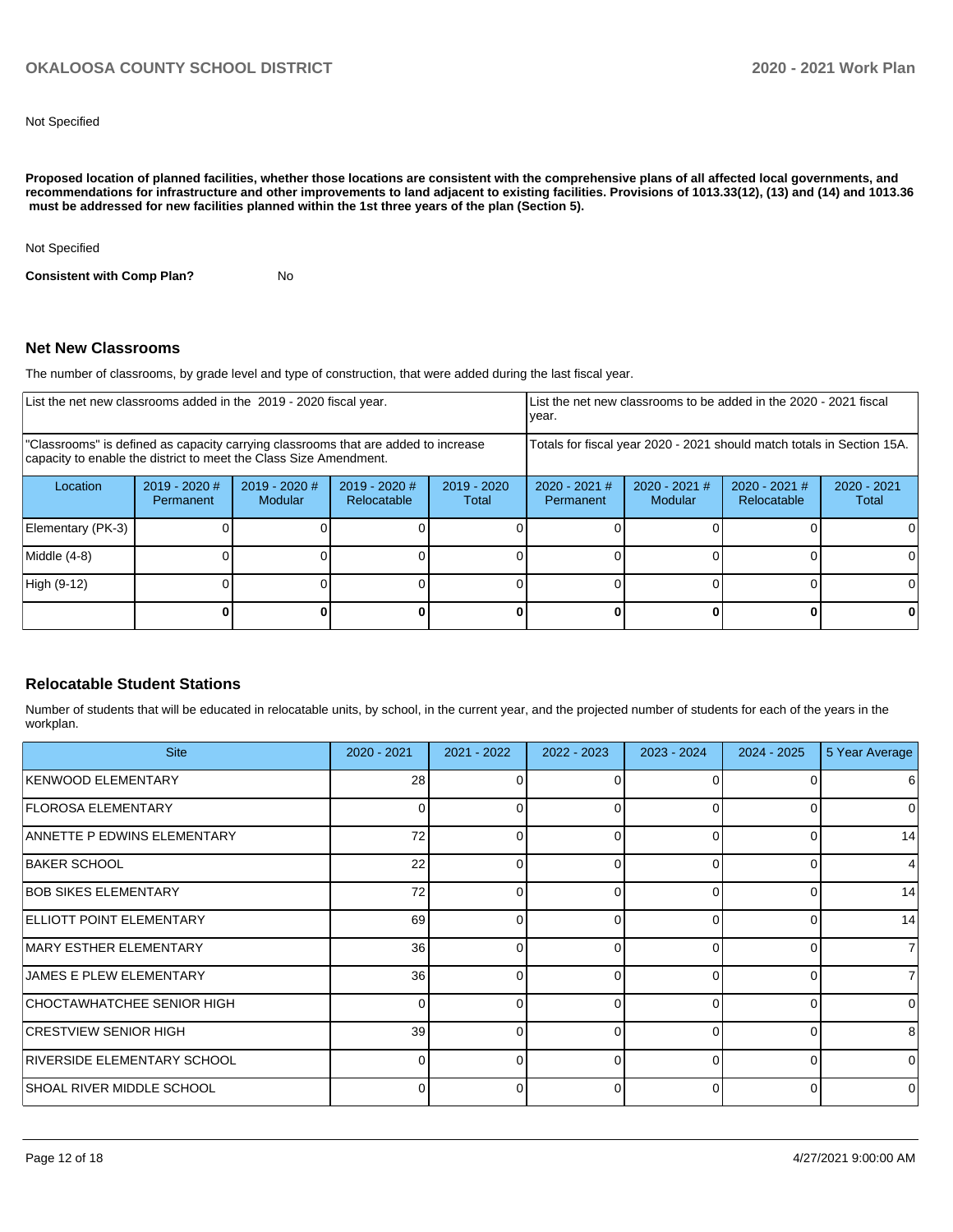| SOUTHSIDE CENTER                                       | $\overline{0}$ | $\overline{0}$ | 0        | $\overline{0}$ | $\overline{0}$ | $\overline{0}$ |
|--------------------------------------------------------|----------------|----------------|----------|----------------|----------------|----------------|
| <b>W C PRYOR MIDDLE</b>                                | 0              | 0              | 0        | 0              | $\Omega$       | $\overline{0}$ |
| <b>WRIGHT ELEMENTARY</b>                               | 54             | 0              | $\Omega$ | $\Omega$       | $\Omega$       | 11             |
| SHALIMAR ELEMENTARY                                    | 34             | 0              | $\Omega$ | $\Omega$       | $\Omega$       | 7              |
| <b>EGLIN ELEMENTARY</b>                                | 28             | 0              | $\Omega$ | $\Omega$       | $\Omega$       | 6              |
| LAUREL HILL SCHOOL                                     | $\mathbf 0$    | 0              | $\Omega$ | 0              | $\Omega$       | $\overline{0}$ |
| NICEVILLE SENIOR HIGH                                  | $\mathbf 0$    | 0              | $\Omega$ | 0              | $\Omega$       | $\overline{0}$ |
| NORTHWOOD ELEMENTARY                                   | $\mathbf 0$    | 0              | $\Omega$ | $\Omega$       | $\Omega$       | $\overline{0}$ |
| SILVER SANDS SCHOOL FOR EXCEPTIONAL<br><b>STUDENTS</b> | $\Omega$       | $\Omega$       | $\Omega$ | 0              | $\Omega$       | $\overline{0}$ |
| <b>DESTIN MIDDLE</b>                                   | 66             | $\overline{0}$ | $\Omega$ | $\Omega$       | $\Omega$       | 13             |
| <b>DAVIDSON MIDDLE</b>                                 | 110            | $\overline{0}$ | $\Omega$ | $\Omega$       | $\Omega$       | 22             |
| <b>ANTIOCH ELEMENTARY</b>                              | 79             | $\overline{0}$ | $\Omega$ | $\Omega$       | $\Omega$       | 16             |
| <b>DESTIN ELEMENTARY</b>                               | 90             | $\mathbf 0$    | $\Omega$ | $\Omega$       | $\Omega$       | 18             |
| LULA J EDGE ELEMENTARY                                 | 18             | $\overline{0}$ | $\Omega$ | $\Omega$       | $\Omega$       | 4              |
| ADDIE R LEWIS SCHOOL                                   | 18             | $\mathbf 0$    | $\Omega$ | $\Omega$       | $\Omega$       | 4              |
| LONGWOOD ELEMENTARY                                    | $\mathbf 0$    | $\overline{0}$ | $\Omega$ | $\Omega$       | $\Omega$       | 0              |
| CHOICE HIGH SCHOOL AND TECHNICAL CENTER                | $\mathbf 0$    | $\overline{0}$ | $\Omega$ | $\Omega$       | $\Omega$       | 0              |
| <b>WALKER ELEMENTARY</b>                               | 51             | $\overline{0}$ | $\Omega$ | $\Omega$       | $\Omega$       | 10             |
| BLUEWATER ELEMENTARY                                   | 142            | $\mathbf 0$    | $\Omega$ | $\Omega$       | $\Omega$       | 28             |
| <b>CLIFFORD MEIGS MIDDLE</b>                           | 0              | $\overline{0}$ | $\Omega$ | $\Omega$       | $\Omega$       | $\mathbf 0$    |
| LANCE C RICHBOURG SCHOOL                               | $\mathbf 0$    | $\overline{0}$ | $\Omega$ | $\Omega$       | $\Omega$       | $\mathbf 0$    |
| C W RUCKEL MIDDLE                                      | 88             | $\overline{0}$ | $\Omega$ | $\Omega$       | $\Omega$       | 18             |
| FORT WALTON BEACH SENIOR HIGH                          | $\mathbf 0$    | $\overline{0}$ | $\Omega$ | $\Omega$       | $\mathbf 0$    | 0              |
| MAX BRUNER MIDDLE                                      | $\mathbf 0$    | $\overline{0}$ | $\Omega$ | $\Omega$       | $\Omega$       | $\Omega$       |
| <b>CRESTVIEW VOCATIONAL-TECHNICAL CENTER</b>           | 0              | $\overline{0}$ | 0        | $\overline{0}$ | 0              | 0              |
| Totals for OKALOOSA COUNTY SCHOOL DISTRICT             |                |                |          |                |                |                |
| Total students in relocatables by year.                | 1,152          | $\mathbf{0}$   | 0        | $\mathbf{0}$   | $\bf{0}$       | 230            |
| Total number of COFTE students projected by year.      | 30,091         | 30,586         | 30,876   | 31,146         | 31,212         | 30,782         |
| Percent in relocatables by year.                       | 4 %            | 0%             | 0%       | 0%             | 0%             | 1%             |

# **Leased Facilities Tracking**

Exising leased facilities and plans for the acquisition of leased facilities, including the number of classrooms and student stations, as reported in the educational plant survey, that are planned in that location at the end of the five year workplan.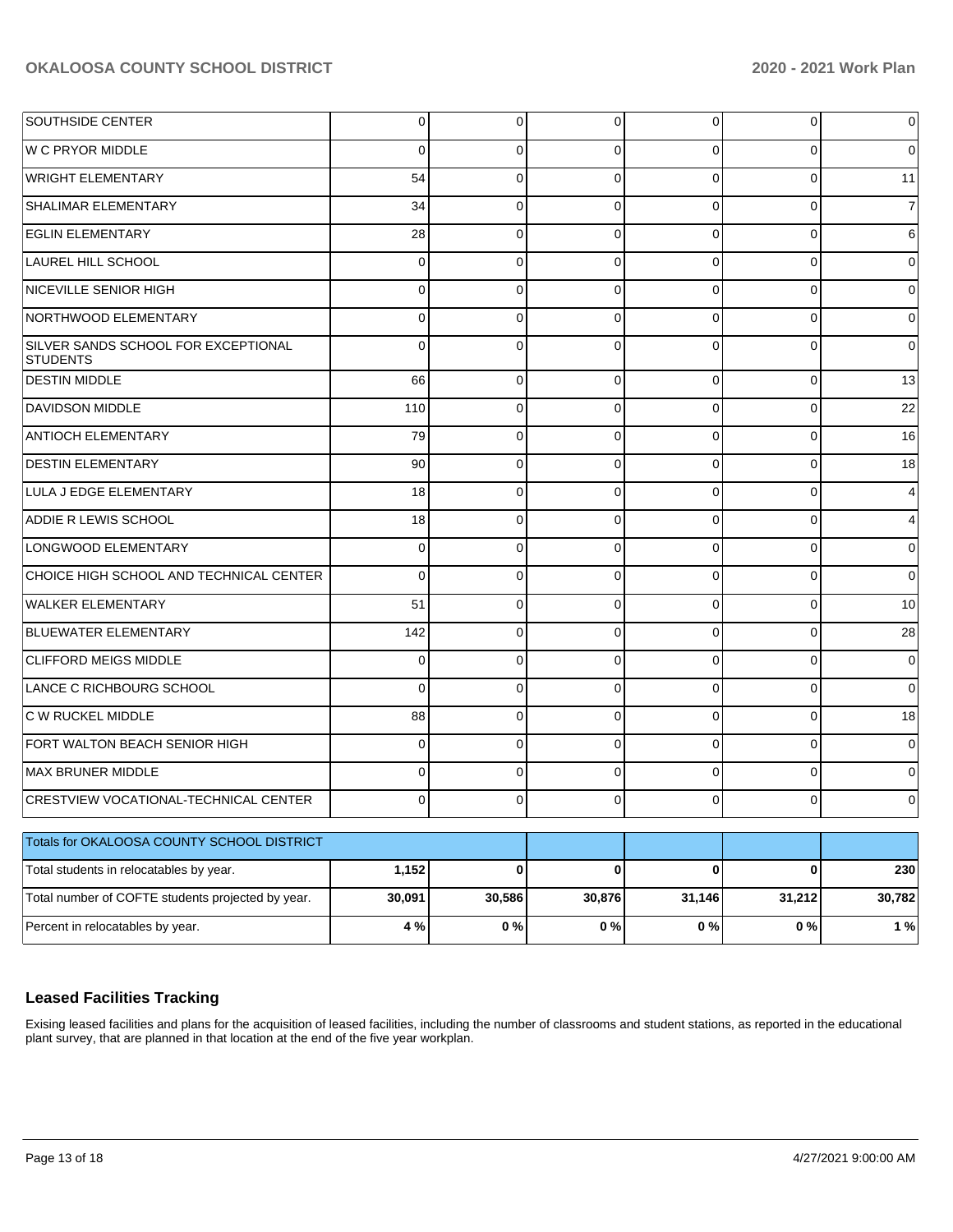| Location                                        | # of Leased<br>Classrooms 2020 -<br>2021 | <b>FISH Student</b><br><b>Stations</b> | Owner         | # of Leased<br>Classrooms 2024 -<br>2025 | <b>FISH Student</b><br><b>Stations</b> |
|-------------------------------------------------|------------------------------------------|----------------------------------------|---------------|------------------------------------------|----------------------------------------|
| LAUREL HILL SCHOOL                              | $\Omega$                                 |                                        | 0 Board Owned | 0                                        | o                                      |
| <b>DAVIDSON MIDDLE</b>                          | $\mathbf 0$                              |                                        | 0 Board Owned | 0                                        |                                        |
| <b>DESTIN ELEMENTARY</b>                        | $\mathbf 0$                              |                                        | 0 Board Owned | 0                                        |                                        |
| <b>BAKER SCHOOL</b>                             | $\mathbf 0$                              |                                        | 0 Board Owned | 0                                        | o                                      |
| <b>BOB SIKES ELEMENTARY</b>                     | $\mathbf 0$                              |                                        | 0 Board Owned | 0                                        |                                        |
| <b>EGLIN ELEMENTARY</b>                         | $\mathbf 0$                              |                                        | 0 Board Owned | 0                                        |                                        |
| NORTHWOOD ELEMENTARY                            | $\mathbf 0$                              |                                        | 0 Board Owned | 0                                        |                                        |
| <b>ELLIOTT POINT ELEMENTARY</b>                 | $\mathbf 0$                              |                                        | 0 Board Owned | 0                                        | o                                      |
| <b>ADDIE R LEWIS SCHOOL</b>                     | $\mathbf 0$                              |                                        | 0 Board Owned | 0                                        |                                        |
| <b>ANTIOCH ELEMENTARY</b>                       | $\mathbf 0$                              |                                        | 0 Board Owned | 0                                        |                                        |
| ANNETTE P EDWINS ELEMENTARY                     | $\mathbf 0$                              | ∩                                      |               | 0                                        |                                        |
| <b>CLIFFORD MEIGS MIDDLE</b>                    | $\mathbf 0$                              | 0                                      |               | 0                                        | o                                      |
| LANCE C RICHBOURG SCHOOL                        | $\mathbf 0$                              | 0                                      |               | 0                                        |                                        |
| <b>RIVERSIDE ELEMENTARY SCHOOL</b>              | $\mathbf 0$                              | 0                                      |               | 0                                        | o                                      |
| SHOAL RIVER MIDDLE SCHOOL                       | $\mathbf 0$                              | 0                                      |               | 0                                        |                                        |
| <b>DESTIN MIDDLE</b>                            | $\mathbf 0$                              | $\Omega$                               |               | 0                                        | o                                      |
| <b>BLUEWATER ELEMENTARY</b>                     | $\mathbf 0$                              | 0                                      |               | 0                                        |                                        |
| FORT WALTON BEACH SENIOR HIGH                   | $\mathbf 0$                              | $\Omega$                               |               | 0                                        | o                                      |
| MAX BRUNER MIDDLE                               | $\Omega$                                 | 0                                      |               | 0                                        |                                        |
| LONGWOOD ELEMENTARY                             | $\mathbf 0$                              | 0                                      |               | 0                                        | o                                      |
| CHOICE HIGH SCHOOL AND TECHNICAL CENTER         | $\mathbf 0$                              | 0                                      |               | 0                                        |                                        |
| <b>WALKER ELEMENTARY</b>                        | $\Omega$                                 | 0                                      |               | 0                                        |                                        |
| <b>JAMES E PLEW ELEMENTARY</b>                  | 0                                        | 0                                      |               | 0                                        |                                        |
| CHOCTAWHATCHEE SENIOR HIGH                      | $\mathbf 0$                              | 0                                      |               | 0                                        | 0                                      |
| <b>CRESTVIEW SENIOR HIGH</b>                    | $\mathbf 0$                              | 0                                      |               | 0                                        | 0                                      |
| <b>CRESTVIEW VOCATIONAL-TECHNICAL CENTER</b>    | $\mathbf 0$                              | 0                                      |               | 0                                        | 0                                      |
| <b>KENWOOD ELEMENTARY</b>                       | $\mathbf 0$                              | $\Omega$                               |               | 0                                        | 0                                      |
| <b>FLOROSA ELEMENTARY</b>                       | $\mathbf 0$                              | 0                                      |               | 0                                        | 0                                      |
| <b>WRIGHT ELEMENTARY</b>                        | $\mathbf 0$                              | 0                                      |               | 0                                        | 0                                      |
| <b>SHALIMAR ELEMENTARY</b>                      | $\mathbf 0$                              | 0                                      |               | 0                                        | 0                                      |
| MARY ESTHER ELEMENTARY                          | $\mathbf 0$                              | 0                                      |               | 0                                        | 0                                      |
| NICEVILLE SENIOR HIGH                           | $\mathbf 0$                              | 0                                      |               | 0                                        | 0                                      |
| SILVER SANDS SCHOOL FOR EXCEPTIONAL<br>STUDENTS | $\mathbf 0$                              | 0                                      |               | 0                                        | 0                                      |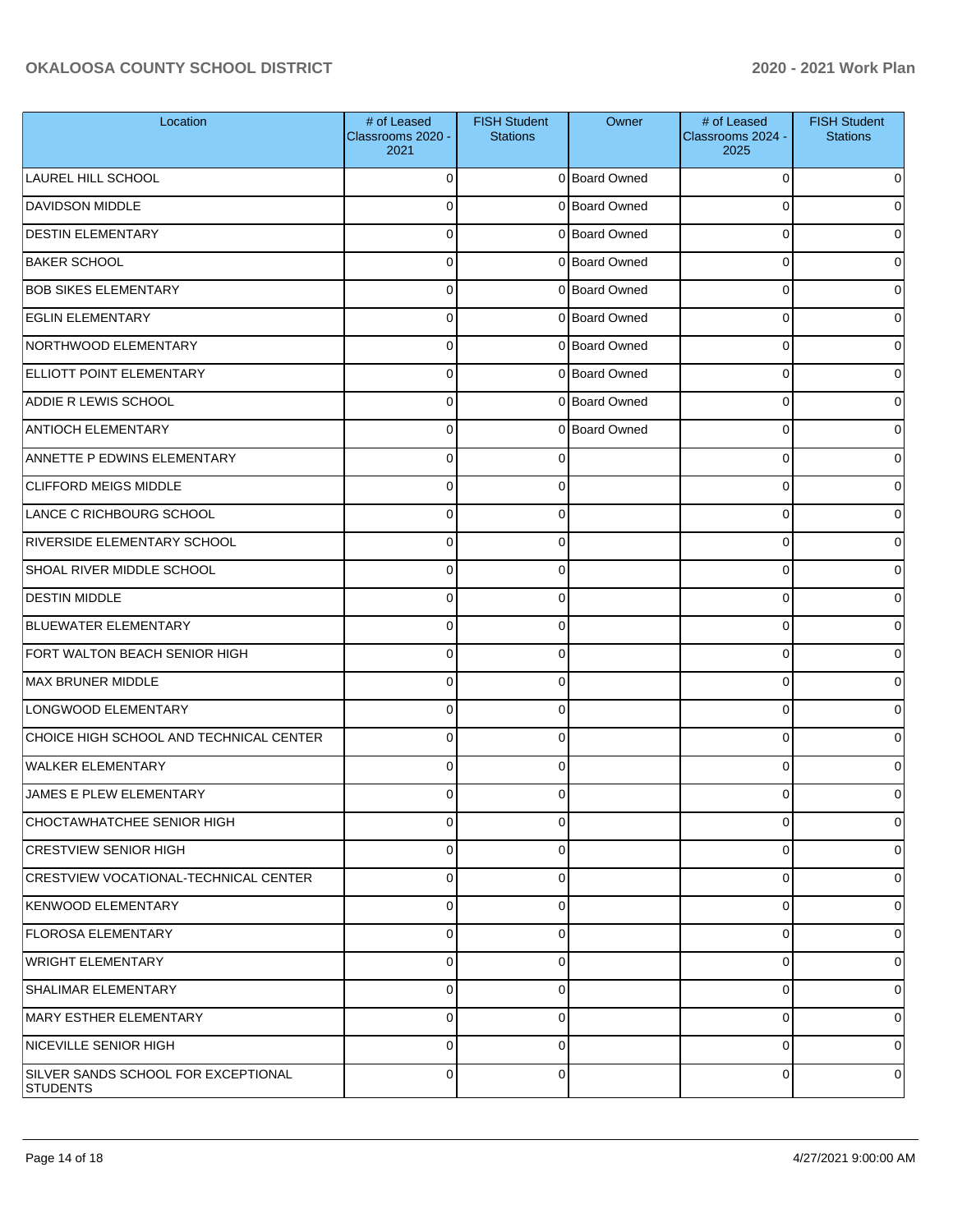| <b>SOUTHSIDE CENTER</b>  |  |  |  |
|--------------------------|--|--|--|
| W C PRYOR MIDDLE         |  |  |  |
| <b>C W RUCKEL MIDDLE</b> |  |  |  |
| LULA J EDGE ELEMENTARY   |  |  |  |
|                          |  |  |  |

#### **Failed Standard Relocatable Tracking**

Relocatable units currently reported by school, from FISH, and the number of relocatable units identified as 'Failed Standards'.

Nothing reported for this section.

# **Planning**

#### **Class Size Reduction Planning**

**Plans approved by the school board that reduce the need for permanent student stations such as acceptable school capacity levels, redistricting, busing, year-round schools, charter schools, magnet schools, public-private partnerships, multitrack scheduling, grade level organization, block scheduling, or other alternatives.**

The Okaloosa County School Board has adopted an extended day at Crestview High School, Choctawhatchee High School, Fort Walton Beach High School and Niceville High Shcool. This move will provide the student with greater flexibility in their class selection and a more efficient useage of space. In addition, the School District has several non-traditional schools, such as the Northwest Florida Ballett academy, the CHOICE Institute, the Emerald Coast Career Institute, online education programs (schools) and the Blended School programs. The district also has been adding a 6th peroid to some teachers work load when it is agreeable with both parties to better utilize space and teacher units.

### **School Closure Planning**

**Plans for the closure of any school, including plans for disposition of the facility or usage of facility space, and anticipated revenues.** 

No closures are planned at this time. However, the School District plans to continue evaluating the utilization of existing and planned school facilities to ensure that they are used in the most economical and efficient manner, which could result in some future disposition of existing school facilities. The District has disposed of the Ocean City property and will continue it's review process of other district real estate.

# **Long Range Planning**

### **Ten-Year Maintenance**

District projects and locations regarding the projected need for major renovation, repair, and maintenance projects within the district in years 6-10 beyond the projects plans detailed in the five years covered by the work plan.

Nothing reported for this section.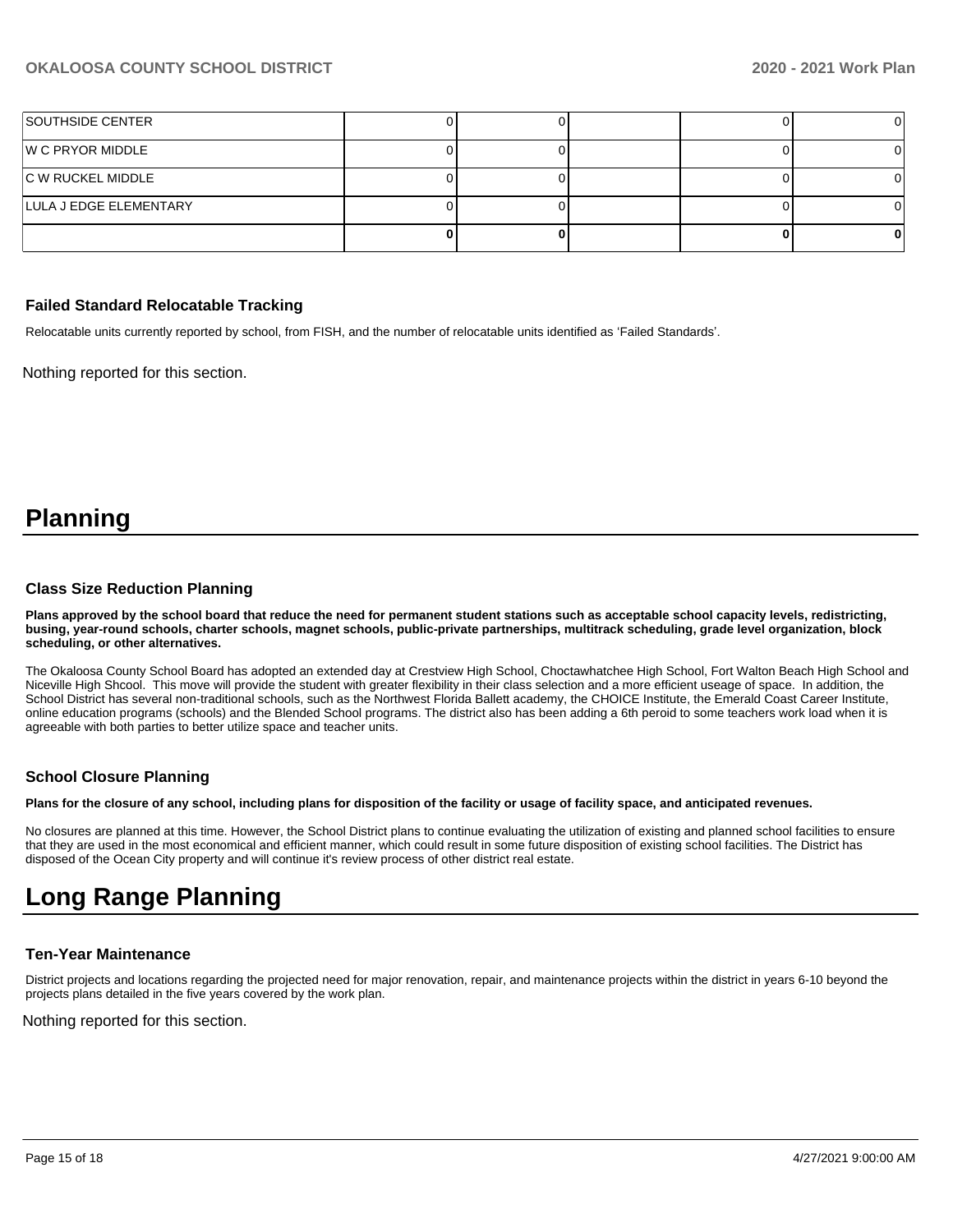#### **Ten-Year Capacity**

Schedule of capital outlay projects projected to ensure the availability of satisfactory student stations for the projected student enrollment in K-12 programs for the future 5 years beyond the 5-year district facilities work program.

Nothing reported for this section.

# **Ten-Year Planned Utilization**

Schedule of planned capital outlay projects identifying the standard grade groupings, capacities, and planned utilization rates of future educational facilities of the district for both permanent and relocatable facilities.

| <b>Grade Level Projections</b>   | <b>FISH</b><br><b>Student</b><br><b>Stations</b> | <b>Actual 2019 -</b><br><b>2020 FISH</b><br>Capacity | Actual<br>$2019 -$<br>2020<br><b>COFTE</b> | Actual 2019 - 2020<br><b>Utilization</b> | Actual 2020 - 2021 / 2029 - 2030 new<br>Student Capacity to be added/removed | Projected 2029<br>2030 COFTE | Projected 2029 -<br>2030 Utilization |
|----------------------------------|--------------------------------------------------|------------------------------------------------------|--------------------------------------------|------------------------------------------|------------------------------------------------------------------------------|------------------------------|--------------------------------------|
| Elementary - District<br>lTotals | 13,466                                           | 13,466                                               | 12,951.40                                  | 96.18%                                   | 500                                                                          | 13.451                       | 96.31 %                              |
| Middle - District Totals         | 10.052                                           | 9,041                                                | 8.702.09                                   | 96.25 %                                  | 350                                                                          | 9.052                        | 96.39 %                              |
| High - District Totals           | 8.492                                            | 8,065                                                | 6,628.75                                   | 82.19 %                                  | 150                                                                          | 6.779                        | 82.52 %                              |
| Other - ESE, etc                 | .962                                             | 1.618                                                | 950.95                                     | 58.78 %                                  | 50                                                                           | 1.001                        | 60.01 %                              |
|                                  | 33,972                                           | 32,190                                               | 29.233.19                                  | 90.81 %                                  | 1,050                                                                        | 30,283                       | 91.10 %                              |

**Combination schools are included with the middle schools for student stations, capacity, COFTE and utilization purposes because these facilities all have a 90% utilization factor. Use this space to explain or define the grade groupings for combination schools.** 

No comments to report.

#### **Ten-Year Infrastructure Planning**

**Proposed Location of Planned New, Remodeled, or New Additions to Facilities in 06 thru 10 out years (Section 28).**

Nothing reported for this section.

Plans for closure of any school, including plans for disposition of the facility or usage of facility space, and anticipated revenues in the 06 thru 10 out **years (Section 29).**

Nothing reported for this section.

#### **Twenty-Year Maintenance**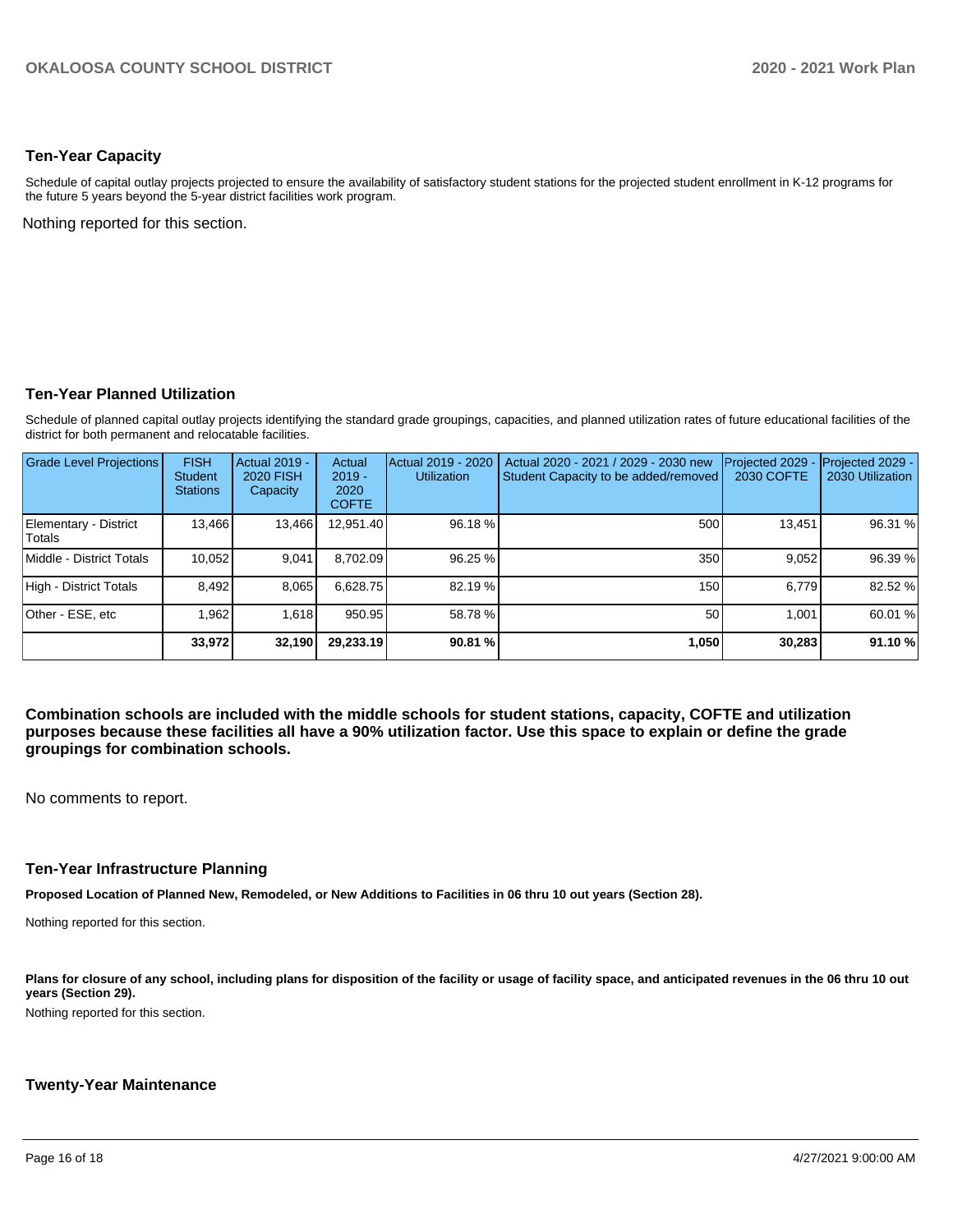District projects and locations regarding the projected need for major renovation, repair, and maintenance projects within the district in years 11-20 beyond the projects plans detailed in the five years covered by the work plan.

Nothing reported for this section.

#### **Twenty-Year Capacity**

Schedule of capital outlay projects projected to ensure the availability of satisfactory student stations for the projected student enrollment in K-12 programs for the future 11-20 years beyond the 5-year district facilities work program.

Nothing reported for this section.

# **Twenty-Year Planned Utilization**

Schedule of planned capital outlay projects identifying the standard grade groupings, capacities, and planned utilization rates of future educational facilities of the district for both permanent and relocatable facilities.

| Grade Level Projections         | <b>FISH</b><br><b>Student</b><br><b>Stations</b> | Actual 2019 -<br><b>2020 FISH</b><br>Capacity | Actual<br>$2019 -$<br>2020<br><b>COFTE</b> | Actual 2019 - 2020<br><b>Utilization</b> | Actual 2020 - 2021 / 2039 - 2040 new<br>Student Capacity to be added/removed | Projected 2039<br>2040 COFTE | Projected 2039 -<br>2040 Utilization |
|---------------------------------|--------------------------------------------------|-----------------------------------------------|--------------------------------------------|------------------------------------------|------------------------------------------------------------------------------|------------------------------|--------------------------------------|
| Elementary - District<br>Totals | 13,466                                           | 13,466                                        | 12,951.40                                  | 96.18%                                   |                                                                              | 15,000                       | 111.39 %                             |
| Middle - District Totals        | 10.052                                           | 9.041                                         | 8.702.09                                   | 96.25 %                                  |                                                                              | 12.500                       | 138.26 %                             |
| High - District Totals          | 8.492                                            | 8,065                                         | 6.628.75                                   | 82.19 %                                  |                                                                              | 9.500                        | 117.79 %                             |
| Other - ESE, etc                | 1.962                                            | 1.618                                         | 950.95                                     | 58.78 %                                  |                                                                              | 1.000                        | 61.80%                               |
|                                 | 33,972                                           | 32,190                                        | 29,233.19                                  | 90.81 %                                  |                                                                              | 38,000                       | 118.05%                              |

**Combination schools are included with the middle schools for student stations, capacity, COFTE and utilization purposes because these facilities all have a 90% utilization factor. Use this space to explain or define the grade groupings for combination schools.** 

No comments to report.

**Twenty-Year Infrastructure Planning**